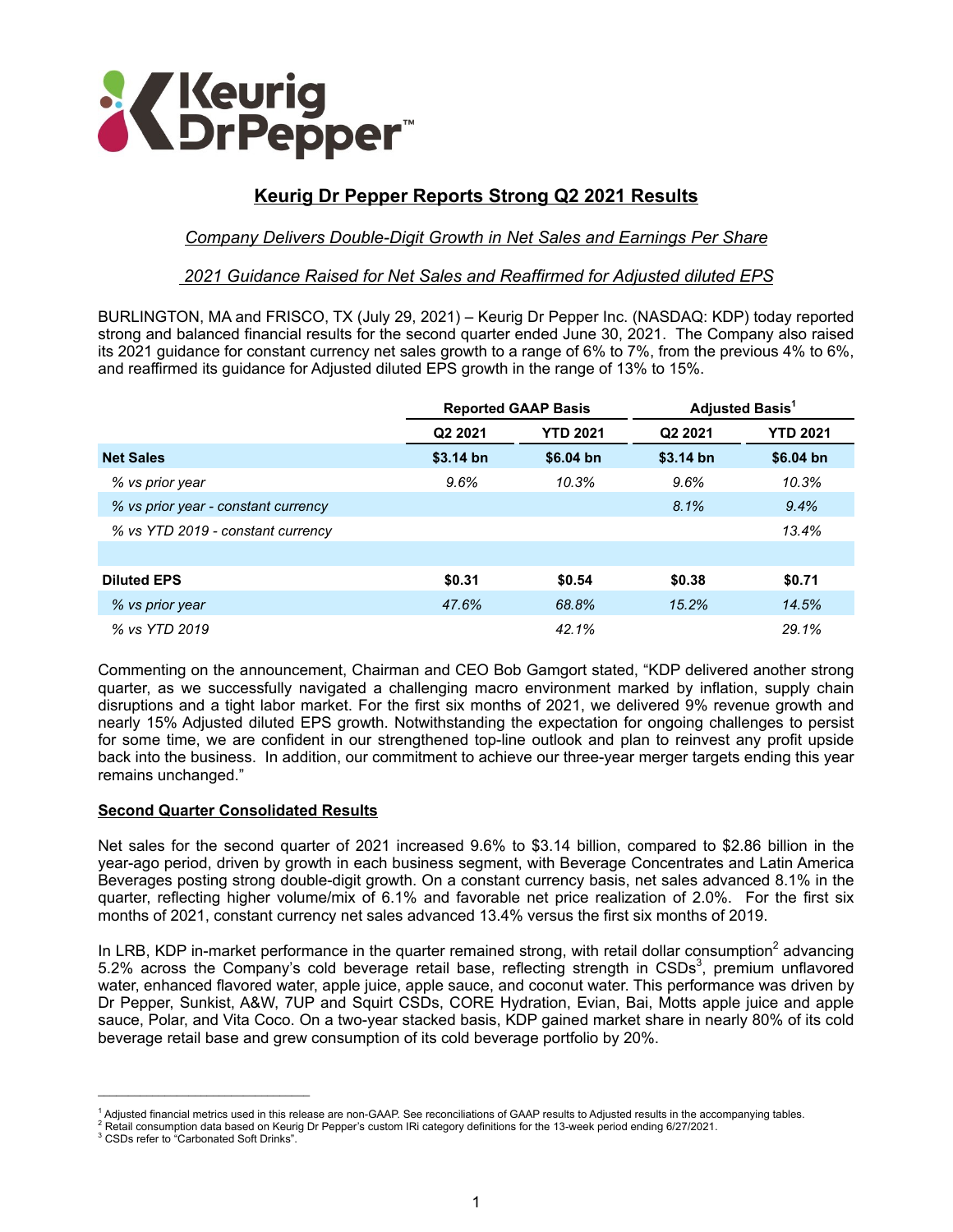In coffee, retail consumption of single-serve pods manufactured by KDP in IRi tracked channels decreased 1.2% compared to the year-ago period that was significantly impacted by consumer stock-up purchasing related to the pandemic. Dollar market share remained strong, advancing to 83% in the quarter. Performance in the away-from-home business improved versus the year-ago shelter-in-place environment, although the increase in consumer mobility has not yet translated into a broad return to offices. On a two-year stacked basis, retail consumption of single-serve pods manufactured by KDP increased 13% in IRi tracked channels.

GAAP operating income increased 31% to \$734 million in the second quarter of 2021, compared to \$561 million in the year-ago period, reflecting the growth in net sales, productivity and merger synergies, as well as the favorable year-over-year impact of items affecting comparability. These drivers were partially offset by significantly higher marketing investments in the quarter, inflation in input costs, logistics, and manufacturing and higher operating expenses associated with increased consumer demand.

Adjusted operating income grew 8.3% to \$839 million in the second quarter of 2021, compared to \$775 million in the year-ago period. On a percent of net sales basis, Adjusted operating income in the second quarter of 2021 was 26.7%, compared to 27.1% in the year-ago period, reflecting the significant increase in marketing investment and the impact of inflation. On a constant currency basis, Adjusted operating income increased 6.8% in the quarter. For the first six months of 2021, Adjusted operating income advanced 19.4% versus the first six months of 2019.

GAAP net income grew 50% to \$448 million in the second quarter of 2021, or \$0.31 per diluted share, compared to \$298 million, or \$0.21 per diluted share, in the year-ago period. This performance was driven by the growth in operating income and lower interest expense.

Adjusted net income advanced 14.7% to \$538 million in the second quarter of 2021, compared to \$469 million in the year-ago period, largely reflecting the Adjusted operating income growth and lower interest expense stemming from the first quarter 2021 strategic refinancing that resulted in favorable interest rates. Adjusted diluted EPS advanced 15.2% to \$0.38 in the second quarter of 2021, compared to \$0.33 in the year-ago period. For the first six months of 2021, Adjusted diluted EPS grew 29.1% versus the first six months of 2019.

Free cash flow totaled \$492 million in the second quarter of 2021, reflecting the growth in earnings and ongoing effective working capital management. This continued strong free cash flow performance enabled KDP to reduce total financial obligations by \$431 million in the second quarter of 2021 and end the period with \$167 million of unrestricted cash on hand. In addition, the Company's management leverage ratio continued to decline, ending the second quarter of 2021 at 3.4x, compared to 4.0x in the year-ago period. Since the close of the merger in July 2018, the Company's management leverage ratio has declined by 2.6x.

#### **Second Quarter Segment Results**

#### *Coffee Systems*

Net sales for the second quarter of 2021 advanced 5.6% to \$1.10 billion, compared to \$1.04 billion in the year-ago period. On a constant currency basis, net sales advanced 3.9%, reflecting higher volume/mix of 3.5% and favorable net price realization of 0.4%.

The volume/mix increase of 3.5% in the quarter reflected pod volume growth of 0.2% and brewer volume growth of 29%. The pod volume performance reflected unfavorable shipment timing impacted by at-home consumer stock-up behavior in the year-ago period, largely offset by an improved performance in the awayfrom-home business, although the return to offices continues to be slow. The brewer volume growth largely reflected continued strong retail consumption, primarily driven by the Company's successful brewer innovation program and, to a lesser extent, favorable timing of Prime Day during the second quarter of 2021 versus the third quarter of 2020.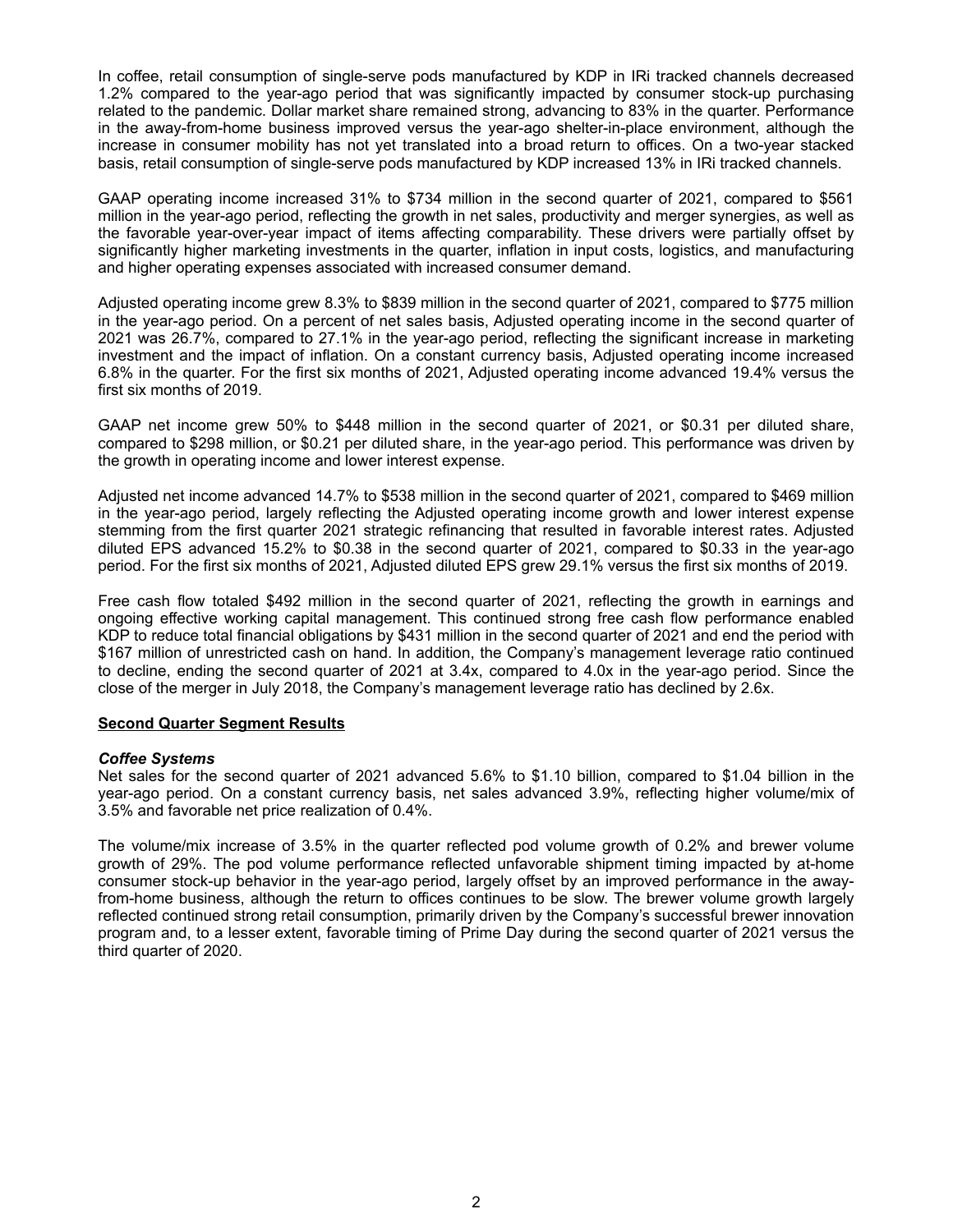GAAP operating income increased 11.0% to \$322 million in the second quarter of 2021, compared to \$290 million in the year-ago period, reflecting continued productivity and merger synergies and the favorable yearover-year impact of items affecting comparability. Partially offsetting these positive drivers was inflation in input costs, logistics and manufacturing.

Adjusted operating income increased 2.2% to \$371 million in the second quarter of 2021, compared to \$363 million in the year-ago period and, on a constant currency basis, Adjusted operating income advanced 1.1%. On a percent of net sales basis, Adjusted operating income in the second quarter of 2021 was 33.7%, compared to 34.8% in the year-ago period, largely reflecting negative margin mix due to the exceptionally strong brewer sales.

#### *Packaged Beverages*

Net sales for the second quarter of 2021 increased 7.6% to \$1.50 billion, compared to \$1.39 billion in the year-ago period. On a constant currency basis, net sales increased 7.3%, reflecting favorable volume/mix of 6.2% and higher net price realization of 1.1%. Leading the strong net sales performance were CSDs, particularly Canada Dry, Sunkist, Dr Pepper, 7UP, A&W and Squirt, as well as growth in Core Hydration, Evian, Snapple, Polar, Bai, and Motts, partially offset by a decline in Hawaiian Punch.

GAAP operating income increased 24.0% to \$258 million in the second quarter of 2021, compared to \$208 million in the year-ago period, largely reflecting the benefits of the strong net sales growth, continued productivity and merger synergies and the favorable year-over-year impact of items affecting comparability. Partially offsetting these growth drivers were inflation in input costs, logistics, and manufacturing, a significant increase in marketing investment and higher operating costs to meet continued strong consumer demand.

Adjusted operating income advanced 6.3% to \$286 million in the second quarter of 2021, compared to \$269 million in the year-ago period and, on a constant currency basis, Adjusted operating income increased 5.9%. On a percent of net sales basis, Adjusted operating income in the second quarter of 2021 was 19.1%, compared to 19.3% in the year-ago period.

#### *Beverage Concentrates*

Net sales for the second quarter of 2021 increased 21.4% to \$375 million, compared to \$309 million in the year-ago period. On a constant currency basis, net sales advanced 20.7%, reflecting higher volume/mix of 10.3% and favorable net price realization of 10.4%. The volume/mix performance largely reflected improving trends versus year-ago in the fountain foodservice business, driven by higher levels of consumer mobility in the restaurant and hospitality channels, and the benefit of significantly higher marketing investment.

Total shipment volume versus year-ago increased 7.0% in the quarter, as increases in Dr Pepper and Crush were partially offset by lower shipment volume in Canada Dry. Bottler case sales volume increased 8.1% in the quarter compared to the year-ago period.

GAAP operating income increased 15.5% to \$254 million in the second quarter of 2021, compared to \$220 million in the year-ago period, reflecting the benefit of the higher net sales, partially offset by the higher marketing investment in the quarter.

Adjusted operating income increased 15.3% to \$256 million in the second quarter of 2021, compared to \$222 million in the year-ago period and, on a constant currency basis, Adjusted operating income advanced 14.4%. On a percent of net sales basis, Adjusted operating income was 68.3% in the second quarter of 2021, compared to 71.8% in the year-ago period, primarily reflecting the significant investment in marketing.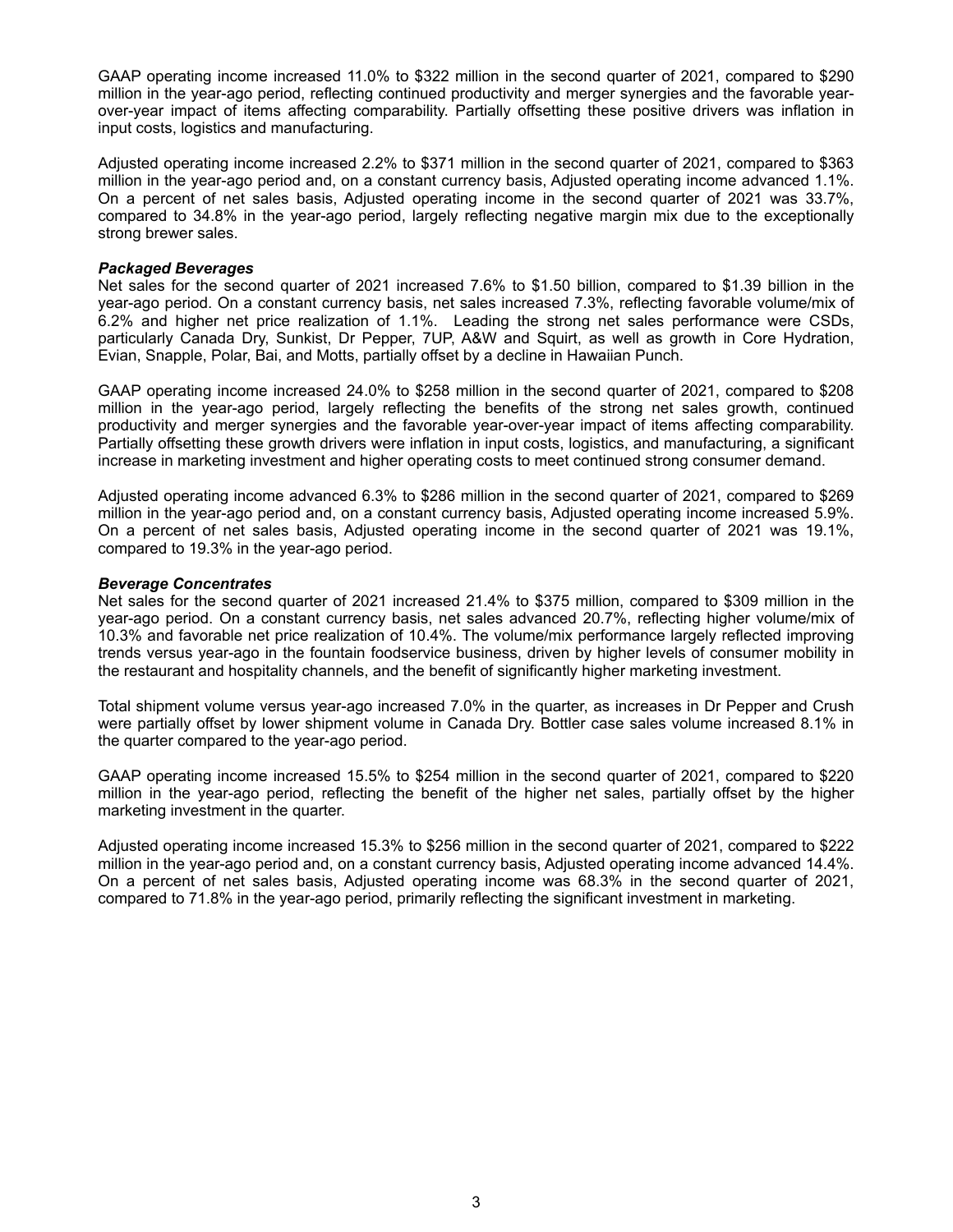#### *Latin America Beverages*

Net sales for the second quarter of 2021 increased 38.3% to \$166 million, compared to \$120 million in the year-ago period and, on a constant currency basis, net sales increased 20.8%. This performance was driven by strong volume/mix growth of 16.6%, reflecting the benefit of significantly higher marketing investment and favorable net price realization of 4.2%. Leading the strong net sales performance in the quarter were Peñafiel and Clamato.

GAAP operating income increased 71% to \$36 million in the second quarter of 2021, compared to \$21 million in the year-ago period, reflecting the strong growth in constant currency net sales, continued productivity, favorable foreign currency translation and transaction impacts and the favorable year-over-year impact of items affecting comparability. This performance was partially offset by significantly higher marketing investment and inflation in logistics and input costs.

Adjusted operating income increased 61% to \$37 million in the second quarter of 2021, compared to \$23 million in the year-ago period and, on a constant currency basis, Adjusted operating income increased 44%. On a percent of net sales basis, Adjusted operating income advanced 310 basis points to 22.3% in the second quarter of 2021, compared to 19.2% in the year-ago period, primarily reflecting the strong growth in net sales and productivity.

#### **Outlook for 2021**

The Company raised its guidance for constant currency net sales growth to the range of 6% to 7%, from the previous range of 4% to 6%, and it reaffirmed its outlook for Adjusted diluted EPS growth in the range of 13% to 15%, with any over-delivery reinvested back into the business. KDP continues to expect its management leverage ratio to be at or below 3.0x at year-end.

#### **KDP Investor Contacts:**

Tyson Seely T: 781-418-3352 / tyson.seely@kdrp.com

Steve Alexander T: 972-673-6769 / steve.alexander@kdrp.com

#### **KDP Media Contact:**

Katie Gilroy T: 781-418-3345 / katie.gilroy@kdrp.com

#### **About Keurig Dr Pepper**

Keurig Dr Pepper (KDP) is a leading beverage company in North America, with annual revenue in excess of \$11 billion and nearly 27,000 employees. KDP holds leadership positions in soft drinks, specialty coffee and tea, water, juice and juice drinks and mixers, and markets the #1 single serve coffee brewing system in the U.S. and Canada. The Company's portfolio of more than 125 owned, licensed and partner brands is designed to satisfy virtually any consumer need, any time, and includes Keurig®, Dr Pepper®, Green Mountain Coffee Roasters®, Canada Dry®, Snapple®, Bai®, Mott's®, CORE® and The Original Donut Shop®. Through its powerful sales and distribution network, KDP can deliver its portfolio of hot and cold beverages to nearly every point of purchase for consumers. The Company is committed to sourcing, producing and distributing its beverages responsibly through its Drink Well. Do Good. corporate responsibility platform, including efforts around circular packaging, efficient natural resource use and supply chain sustainability. For more information, visit, www.keurigdrpepper.com.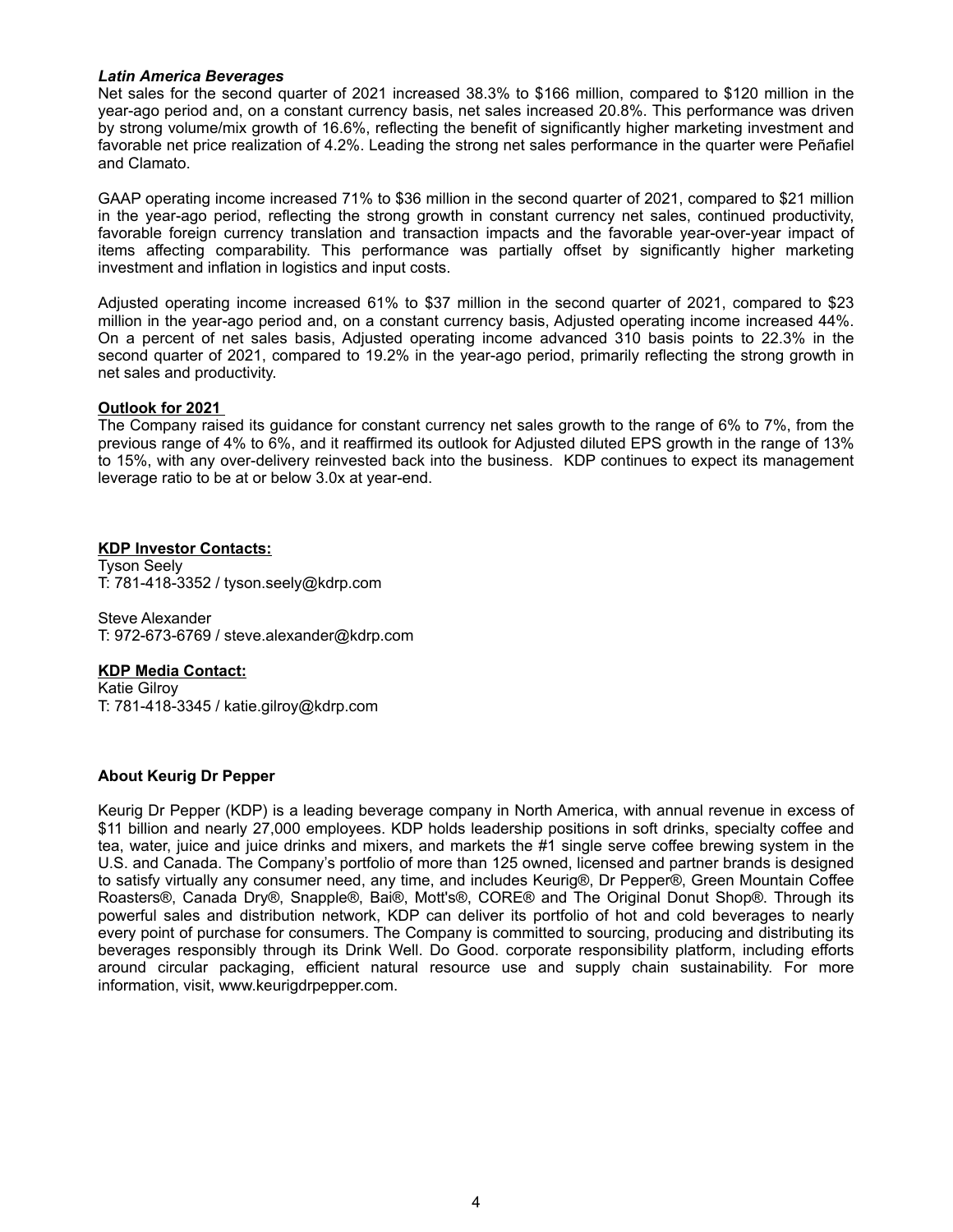#### **FORWARD LOOKING STATEMENTS**

Certain statements contained herein are "forward-looking statements" within the meaning of applicable securities laws and regulations. These forward-looking statements can generally be identified by the use of words such as "outlook," "guidance," "anticipate," "expect," "believe," "could," "estimate," "feel," "forecast," "intend," "may," "plan," "potential," "project," "should," "target," "will," "would," and similar words, phrases or expressions and variations or negatives of these words, although not all forward-looking statements contain these identifying words. Forward-looking statements by their nature address matters that are, to different degrees, uncertain, such as statements regarding the estimated or anticipated future results of the combined company following the combination of Keurig Green Mountain, Inc. ("KGM") and Dr Pepper Snapple Group, Inc. ("DPS" and such combination, the "transaction"), the anticipated benefits of the transaction, including estimated synergies and cost savings, the long-term merger targets, and other statements that are not historical facts. These statements are based on the current expectations of our management and are not predictions of actual performance.

These forward-looking statements are subject to a number of risks and uncertainties regarding the company's business and the transaction and actual results may differ materially. These risks and uncertainties include, but are not limited to: (i) the impact the significant additional debt incurred in connection with the transaction may have on our ability to operate our business, (ii) risks relating to the integration of the KGM and DPS operations, products and employees into the combined company and assumption of certain potential liabilities of KGM and the possibility that the anticipated synergies and other benefits of the transaction, including cost savings, will not be realized or will not be realized within the expected timeframe, (iii) the impact of the global COVID-19 pandemic, and (iv) risks relating to the businesses and the industries in which our combined company operates. These risks and uncertainties, as well as other risks and uncertainties, are more fully discussed in the Company's filings with the SEC, including our Annual Report on Form 10-K and subsequent filings. While the lists of risk factors presented here and in our public filings are considered representative, no such list should be considered to be a complete statement of all potential risks and uncertainties. Any forwardlooking statement made herein speaks only as of the date of this document. We are under no obligation to, and expressly disclaim any obligation to, update or alter any forward-looking statements, whether as a result of new information, subsequent events or otherwise, except as required by applicable laws or regulations.

#### **NON-GAAP FINANCIAL MEASURES**

This release includes certain non-GAAP financial measures including Adjusted operating income, Adjusted net income, Adjusted diluted EPS and Free Cash Flow, which differ from results using U.S. Generally Accepted Accounting Principles (GAAP). These non-GAAP financial measures should be considered as supplements to the GAAP reported measures, should not be considered replacements for, or superior to, the GAAP measures and may not be comparable to similarly named measures used by other companies. Non-GAAP financial measures typically exclude certain charges, including one-time costs related to the transaction and integration activities, which are not expected to occur routinely in future periods. The Company uses non-GAAP financial measures internally to focus management on performance excluding these special charges to gauge our business operating performance. Management believes this information is helpful to investors because it increases transparency and assists investors in understanding the underlying performance of the Company and in the analysis of ongoing operating trends. Additionally, management believes that non-GAAP financial measures are frequently used by analysts and investors in their evaluation of companies, and continued inclusion provides consistency in financial reporting and enables analysts and investors to perform meaningful comparisons of past, present and future operating results. The most directly comparable GAAP financial measures and reconciliations to non-GAAP financial measures are set forth in the appendix to this release and included in the Company's filings with the SEC.

To the extent that the Company provides guidance, it does so only on a non-GAAP basis and does not provide reconciliations of such forward-looking non-GAAP measures to GAAP due to the inability to predict the amount and timing of impacts outside of the Company's control on certain items, such as non-cash gains or losses resulting from mark-to-market adjustments of derivative instruments, among others.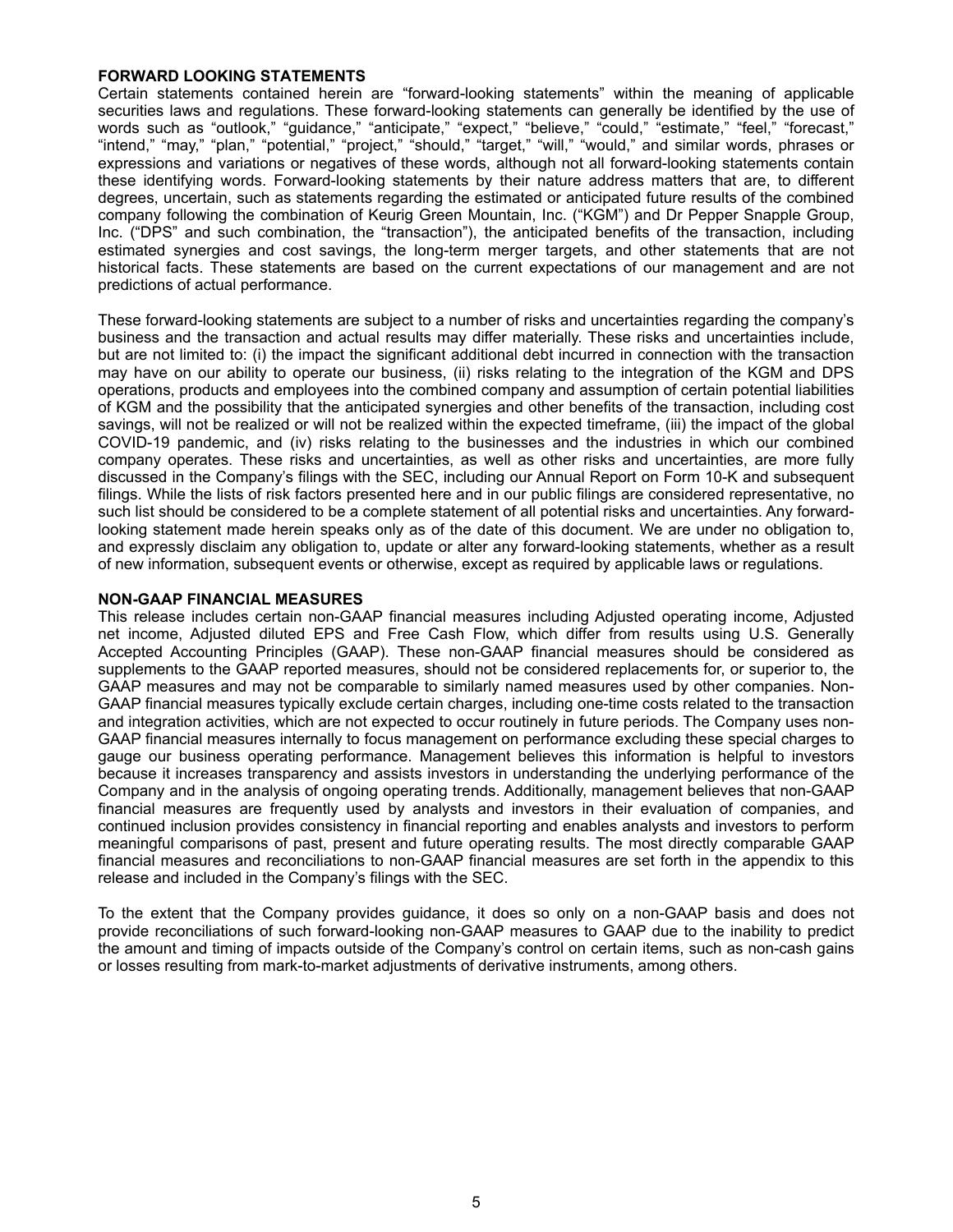# **KEURIG DR PEPPER INC. CONDENSED CONSOLIDATED STATEMENTS OF INCOME (***UNAUDITED***)**

|                                                           | <b>Second Quarter</b> |               |         | <b>First Six Months</b> |         |                |         |  |  |
|-----------------------------------------------------------|-----------------------|---------------|---------|-------------------------|---------|----------------|---------|--|--|
| (in millions, except per share data)                      | 2021                  |               | 2020    |                         | 2021    |                | 2020    |  |  |
| <b>Net sales</b>                                          | \$<br>3,140           | $\sqrt{3}$    | 2,864   | \$                      | 6,042   | $\sqrt[6]{3}$  | 5,477   |  |  |
| Cost of sales                                             | 1,370                 |               | 1,302   |                         | 2.672   |                | 2,463   |  |  |
| <b>Gross profit</b>                                       | 1,770                 |               | 1,562   |                         | 3,370   |                | 3,014   |  |  |
| Selling, general and administrative expenses              | 1,039                 |               | 1,001   |                         | 2,000   |                | 2,029   |  |  |
| Other operating income, net                               | (3)                   |               |         |                         | (4)     |                | (42)    |  |  |
| Income from operations                                    | 734                   |               | 561     |                         | 1,374   |                | 1,027   |  |  |
| Interest expense                                          | 125                   |               | 157     |                         | 265     |                | 310     |  |  |
| Loss on early extinguishment of debt                      |                       |               | 2       |                         | 105     |                | 4       |  |  |
| Impairment of investments and note receivable             |                       |               |         |                         |         |                | 86      |  |  |
| Other (income) expense, net                               | (4)                   |               | (4)     |                         | (7)     |                | 16      |  |  |
| Income before provision for income taxes                  | 613                   |               | 406     |                         | 1,011   |                | 611     |  |  |
| Provision for income taxes                                | 165                   |               | 108     |                         | 238     |                | 157     |  |  |
| <b>Net income</b>                                         | \$<br>448             | $\mathcal{L}$ | 298     | \$                      | 773     | $\mathfrak{L}$ | 454     |  |  |
| Less: Net income attributable to non-controlling interest |                       |               |         |                         |         |                |         |  |  |
| Net income attributable to KDP                            | \$<br>448             | $\sqrt[6]{3}$ | 298     | \$                      | 773     | $\mathfrak{S}$ | 454     |  |  |
|                                                           |                       |               |         |                         |         |                |         |  |  |
| Earnings per common share:                                |                       |               |         |                         |         |                |         |  |  |
| <b>Basic</b>                                              | \$<br>0.32            | \$            | 0.21    | \$                      | 0.55    | $\mathfrak{L}$ | 0.32    |  |  |
| <b>Diluted</b>                                            | 0.31                  |               | 0.21    |                         | 0.54    |                | 0.32    |  |  |
| Weighted average common shares outstanding:               |                       |               |         |                         |         |                |         |  |  |
| <b>Basic</b>                                              | 1,417.4               |               | 1,407.2 |                         | 1,413.4 |                | 1,407.1 |  |  |
| <b>Diluted</b>                                            | 1,428.1               |               | 1,421.5 |                         | 1,426.9 |                | 1,420.8 |  |  |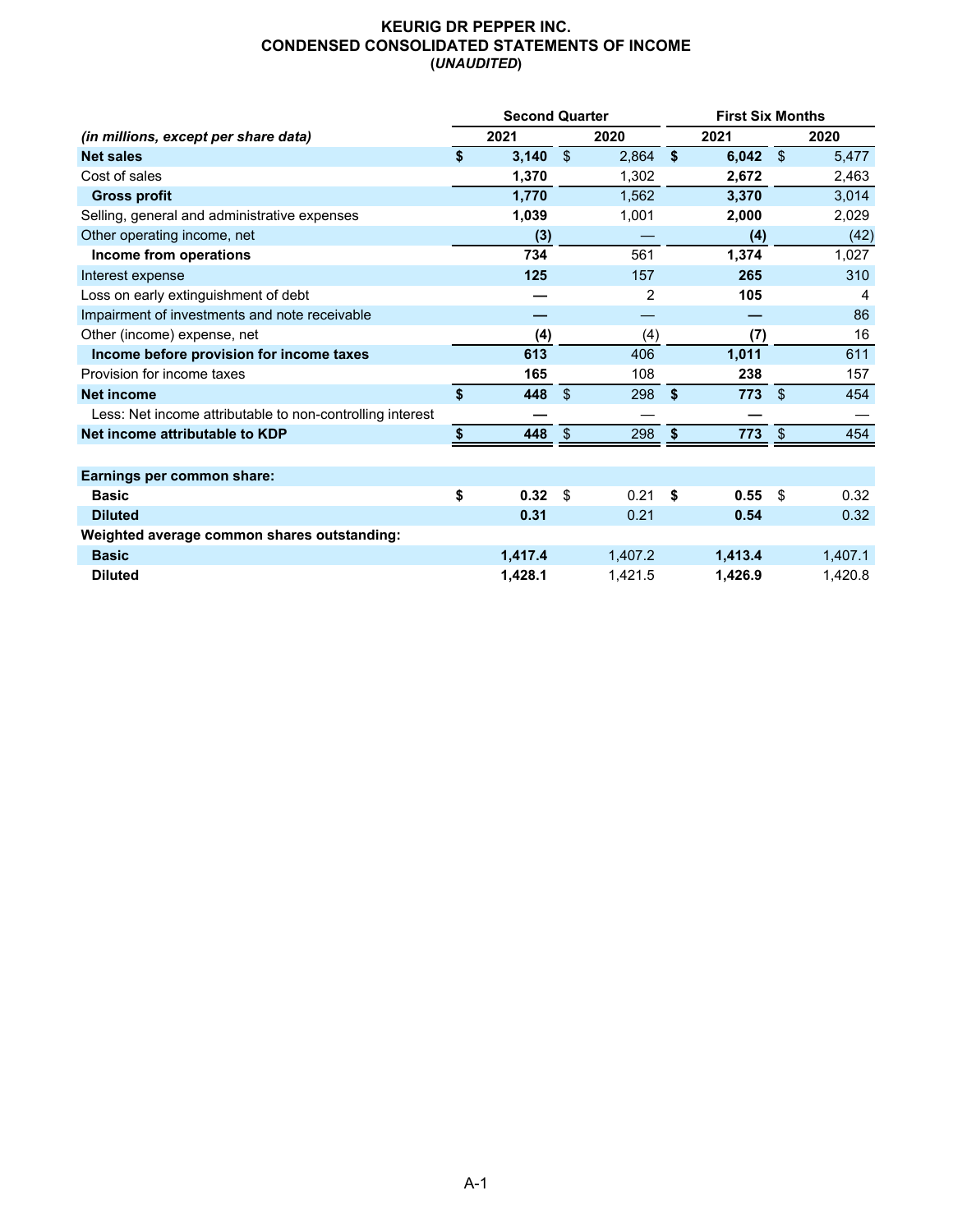## **KEURIG DR PEPPER INC. CONDENSED CONSOLIDATED BALANCE SHEETS (***UNAUDITED***)**

|                                                                                                                                                                                              | <b>June 30,</b> | December 31,  |        |  |  |
|----------------------------------------------------------------------------------------------------------------------------------------------------------------------------------------------|-----------------|---------------|--------|--|--|
| (in millions, except share and per share data)                                                                                                                                               | 2021            |               | 2020   |  |  |
| Assets                                                                                                                                                                                       |                 |               |        |  |  |
| Current assets:                                                                                                                                                                              |                 |               |        |  |  |
| Cash and cash equivalents                                                                                                                                                                    | \$<br>167       | \$            | 240    |  |  |
| Restricted cash and restricted cash equivalents                                                                                                                                              | 3               |               | 15     |  |  |
| Trade accounts receivable, net                                                                                                                                                               | 1,075           |               | 1,048  |  |  |
| Inventories                                                                                                                                                                                  | 897             |               | 762    |  |  |
| Prepaid expenses and other current assets                                                                                                                                                    | 474             |               | 323    |  |  |
| <b>Total current assets</b>                                                                                                                                                                  | 2,616           |               | 2,388  |  |  |
| Property, plant and equipment, net                                                                                                                                                           | 2,420           |               | 2,212  |  |  |
| Investments in unconsolidated affiliates                                                                                                                                                     | 86              |               | 88     |  |  |
| Goodwill                                                                                                                                                                                     | 20,272          |               | 20,184 |  |  |
| Other intangible assets, net                                                                                                                                                                 | 23,983          |               | 23,968 |  |  |
| Other non-current assets                                                                                                                                                                     | 926             |               | 894    |  |  |
| Deferred tax assets                                                                                                                                                                          | 41              |               | 45     |  |  |
| <b>Total assets</b>                                                                                                                                                                          | \$<br>50,344    | $\frac{1}{2}$ | 49,779 |  |  |
| <b>Liabilities and Stockholders' Equity</b>                                                                                                                                                  |                 |               |        |  |  |
| <b>Current liabilities:</b>                                                                                                                                                                  |                 |               |        |  |  |
| Accounts payable                                                                                                                                                                             | \$<br>3,976     | -\$           | 3,740  |  |  |
| Accrued expenses                                                                                                                                                                             | 1,019           |               | 1,040  |  |  |
| Structured payables                                                                                                                                                                          | 144             |               | 153    |  |  |
| Short-term borrowings and current portion of long-term obligations                                                                                                                           | 1,323           |               | 2,345  |  |  |
| Other current liabilities                                                                                                                                                                    | 455             |               | 416    |  |  |
| <b>Total current liabilities</b>                                                                                                                                                             | 6,917           |               | 7,694  |  |  |
| Long-term obligations                                                                                                                                                                        | 11,721          |               | 11,143 |  |  |
| Deferred tax liabilities                                                                                                                                                                     | 5,972           |               | 5,993  |  |  |
| Other non-current liabilities                                                                                                                                                                | 1,491           |               | 1,119  |  |  |
| <b>Total liabilities</b>                                                                                                                                                                     | 26,101          |               | 25,949 |  |  |
| Commitments and contingencies                                                                                                                                                                |                 |               |        |  |  |
| Stockholders' equity:                                                                                                                                                                        |                 |               |        |  |  |
| Preferred stock, \$0.01 par value, 15,000,000 shares authorized, no shares issued                                                                                                            |                 |               |        |  |  |
| Common stock, \$0.01 par value, 2,000,000,000 shares authorized, 1,417,441,055 and<br>1,407,260,676 shares issued and outstanding as of June 30, 2021 and December 31,<br>2020, respectively | 14              |               | 14     |  |  |
| Additional paid-in capital                                                                                                                                                                   | 21,743          |               | 21,677 |  |  |
| <b>Retained earnings</b>                                                                                                                                                                     | 2,357           |               | 2,061  |  |  |
| Accumulated other comprehensive (income) loss                                                                                                                                                | 128             |               | 77     |  |  |
| Total stockholders' equity                                                                                                                                                                   | 24,242          |               | 23,829 |  |  |
| Non-controlling interest                                                                                                                                                                     | 1               |               |        |  |  |
| <b>Total equity</b>                                                                                                                                                                          | 24,243          |               | 23,830 |  |  |
| Total liabilities and stockholders' equity                                                                                                                                                   | \$<br>50,344    | $\sqrt{3}$    | 49,779 |  |  |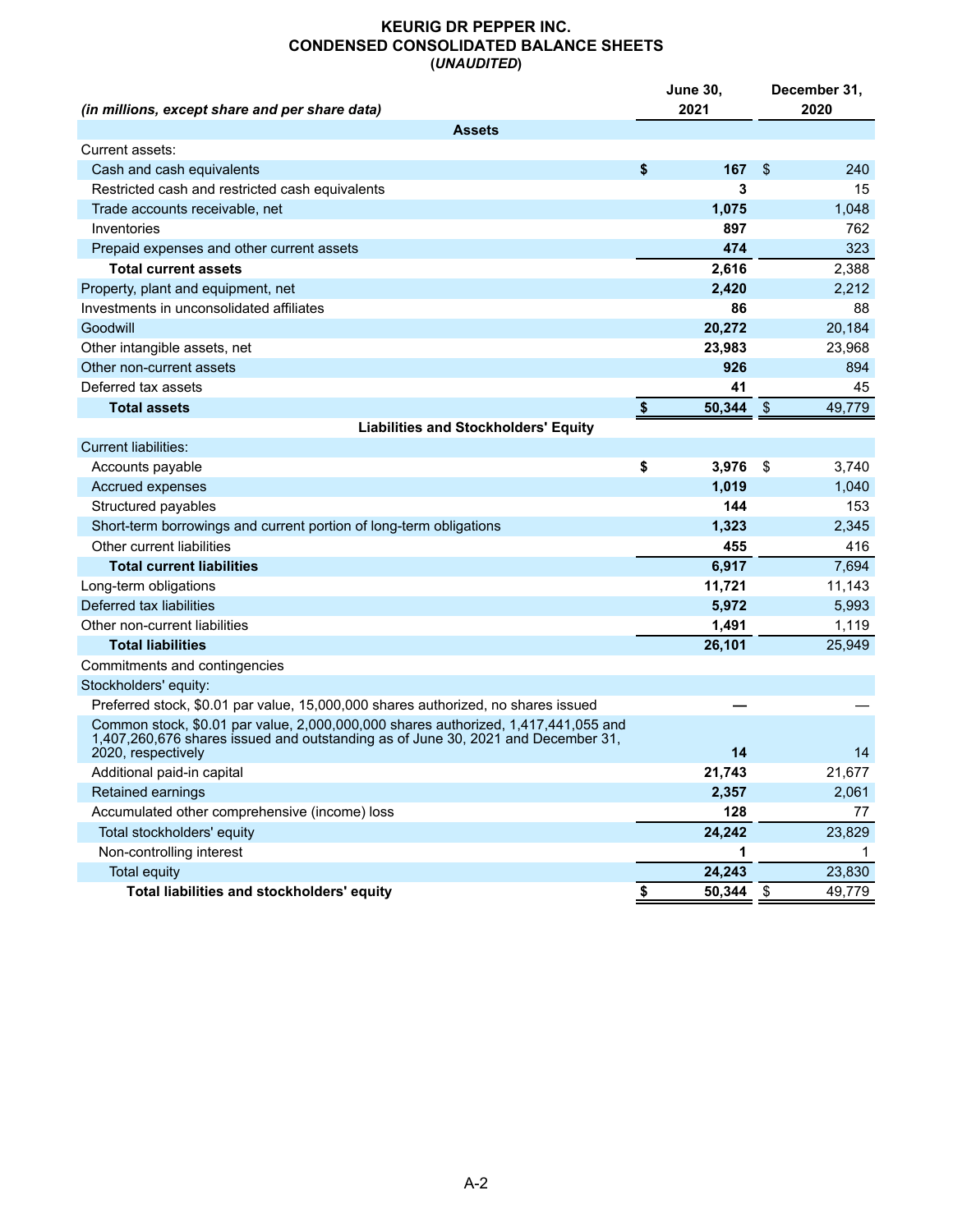## **KEURIG DR PEPPER INC. CONDENSED CONSOLIDATED STATEMENTS OF CASH FLOWS (***UNAUDITED***)**

|                                                                                   | <b>First Six Months</b> |           |
|-----------------------------------------------------------------------------------|-------------------------|-----------|
| (in millions)                                                                     | 2021                    | 2020      |
| <b>Operating activities:</b>                                                      |                         |           |
| Net income                                                                        | 773<br>\$               | 454<br>S  |
| Adjustments to reconcile net income to net cash provided by operating activities: |                         |           |
| Depreciation expense                                                              | 206                     | 183       |
| Amortization of intangibles                                                       | 67                      | 66        |
| Other amortization expense                                                        | 80                      | 76        |
| Provision for sales returns                                                       | 32                      | 20        |
| Deferred income taxes                                                             | (12)                    | (29)      |
| Employee stock-based compensation expense                                         | 48                      | 42        |
| Loss on early extinguishment of debt                                              | 105                     | 4         |
| Gain on disposal of property, plant and equipment                                 | (4)                     | (40)      |
| Unrealized (gain) loss on foreign currency                                        | (15)                    | 12        |
| Unrealized (gain) loss on derivatives                                             | (72)                    | 76        |
| Equity in loss of unconsolidated affiliates                                       | 1                       | 18        |
| Impairment on investments and note receivable of unconsolidated affiliate         |                         | 86        |
| Other, net                                                                        | 3                       | 36        |
| Changes in assets and liabilities:                                                |                         |           |
| Trade accounts receivable                                                         | (41)                    | 58        |
| Inventories                                                                       | (131)                   | (101)     |
| Income taxes receivable and payables, net                                         | (65)                    | 69        |
| Other current and non-current assets                                              | (131)                   | (234)     |
| Accounts payable and accrued expenses                                             | 293                     | 260       |
| Other current and non-current liabilities                                         | $\overline{2}$          | 6         |
| Net change in operating assets and liabilities                                    | (73)                    | 58        |
| Net cash provided by operating activities                                         | 1,139                   | 1,062     |
| <b>Investing activities:</b>                                                      |                         |           |
| Purchases of property, plant and equipment                                        | (204)                   | (276)     |
| Proceeds from sales of property, plant and equipment                              | 15                      | 202       |
| Purchases of intangibles                                                          | (12)                    | (15)      |
| Issuance of related party note receivable                                         | (2)                     | (6)       |
| Other, net                                                                        | 3                       | 3         |
|                                                                                   | (200)                   | (92)      |
| Net cash used in investing activities                                             |                         |           |
| <b>Financing activities:</b><br>Proceeds from issuance of Notes                   |                         |           |
|                                                                                   | 2,150                   | 1,500     |
| <b>Repayments of Notes</b>                                                        | (3, 595)                | (250)     |
| Proceeds from issuance of commercial paper                                        | 2,776                   | 5,518     |
| Repayments of commercial paper                                                    | (1, 453)                | (6, 354)  |
| Proceeds from KDP Revolver                                                        |                         | 1,850     |
| Repayments of KDP Revolver                                                        |                         | (1,850)   |
| Proceeds from sale of stock by JAB                                                |                         | 22        |
| Repayments of 2019 KDP Term Loan                                                  | (425)                   | (730)     |
| Proceeds from structured payables                                                 | 73                      | 86        |
| Repayments of structured payables                                                 | (81)                    | (227)     |
| Cash dividends paid                                                               | (424)                   | (423)     |
| Proceeds from issuance of common stock                                            | 140                     |           |
| Tax withholdings related to net share settlements                                 | (125)                   |           |
| Payments on finance leases                                                        | (27)                    | (24)      |
| Other, net                                                                        | (37)                    | (19)      |
| Net cash used in financing activities                                             | (1,028)                 | (901)     |
| Cash, cash equivalents, restricted cash, and restricted cash equivalents:         |                         |           |
| Net change from operating, investing and financing activities                     | (89)                    | 69        |
| Effect of exchange rate changes                                                   | 4                       | (3)       |
| Beginning balance                                                                 | 255                     | 111       |
| Ending balance                                                                    | $\overline{\$}$<br>170  | \$<br>177 |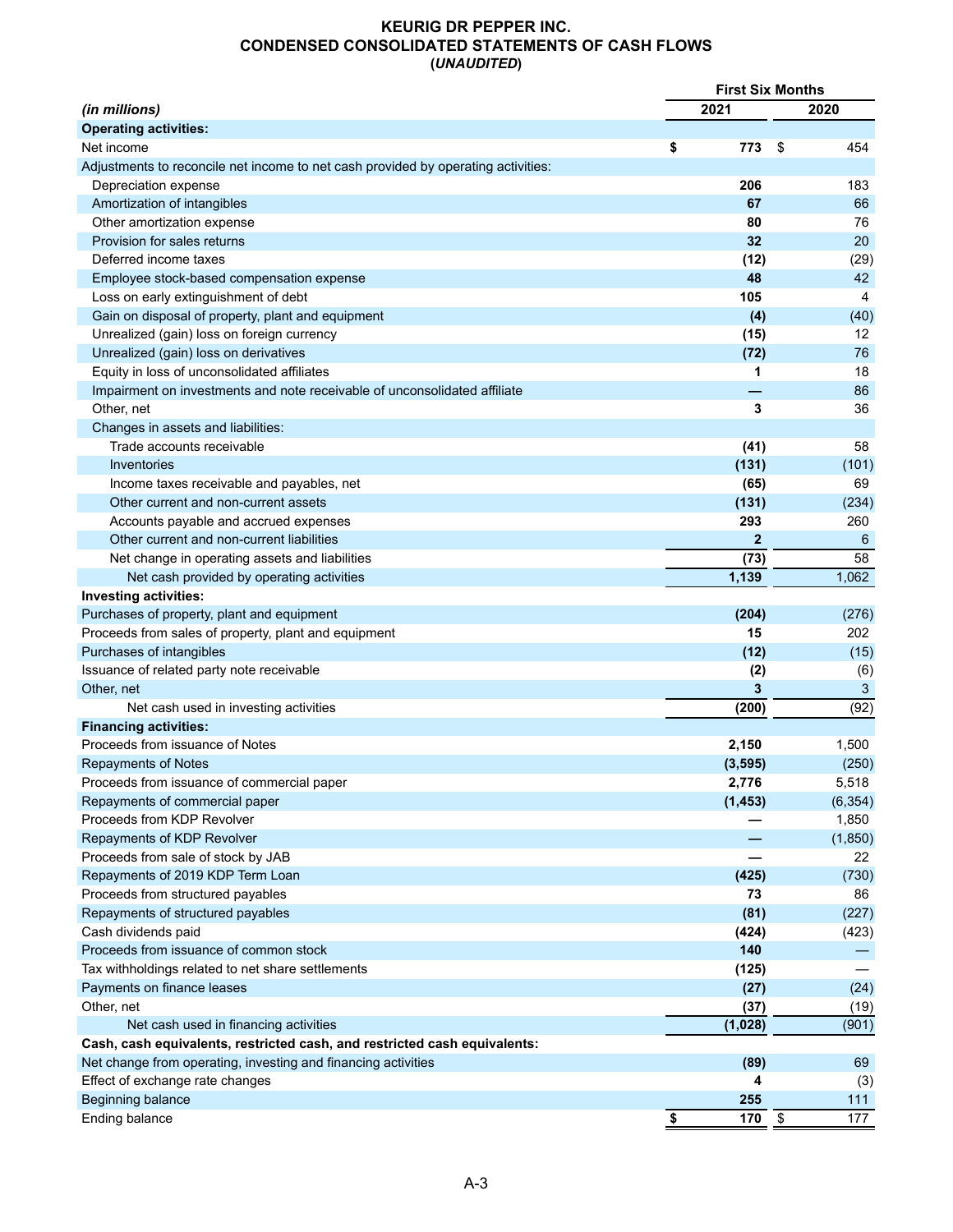## **KEURIG DR PEPPER INC. RECONCILIATION OF SEGMENT INFORMATION** *(UNAUDITED)*

|                                     | <b>Second Quarter</b> |     |            |     |       | <b>First Six Months</b> |       |  |
|-------------------------------------|-----------------------|-----|------------|-----|-------|-------------------------|-------|--|
| (in millions)                       | 2021                  |     | 2020       |     | 2021  | 2020                    |       |  |
| <b>Net Sales</b>                    |                       |     |            |     |       |                         |       |  |
| <b>Coffee Systems</b>               | \$<br>$1,101$ \$      |     | $1,043$ \$ |     | 2,243 | -\$                     | 2,016 |  |
| Packaged Beverages                  | 1,498                 |     | 1,392      |     | 2,805 |                         | 2,609 |  |
| <b>Beverage Concentrates</b>        | 375                   |     | 309        |     | 703   |                         | 615   |  |
| Latin America Beverages             | 166                   |     | 120        |     | 291   |                         | 237   |  |
| <b>Total net sales</b>              | 3,140                 | -\$ | 2,864      | \$  | 6,042 | \$                      | 5,477 |  |
|                                     |                       |     |            |     |       |                         |       |  |
| <b>Income from Operations</b>       |                       |     |            |     |       |                         |       |  |
| Coffee Systems                      | \$<br>322             | \$  | 290        | -\$ | 658   | \$                      | 562   |  |
| Packaged Beverages                  | 258                   |     | 208        |     | 433   |                         | 397   |  |
| <b>Beverage Concentrates</b>        | 254                   |     | 220        |     | 492   |                         | 417   |  |
| Latin America Beverages             | 36                    |     | 21         |     | 58    |                         | 48    |  |
| Unallocated corporate costs         | (136)                 |     | (178)      |     | (267) |                         | (397) |  |
| <b>Total income from operations</b> | \$<br>734             | \$  | 561        | \$  | 1,374 | \$                      | 1,027 |  |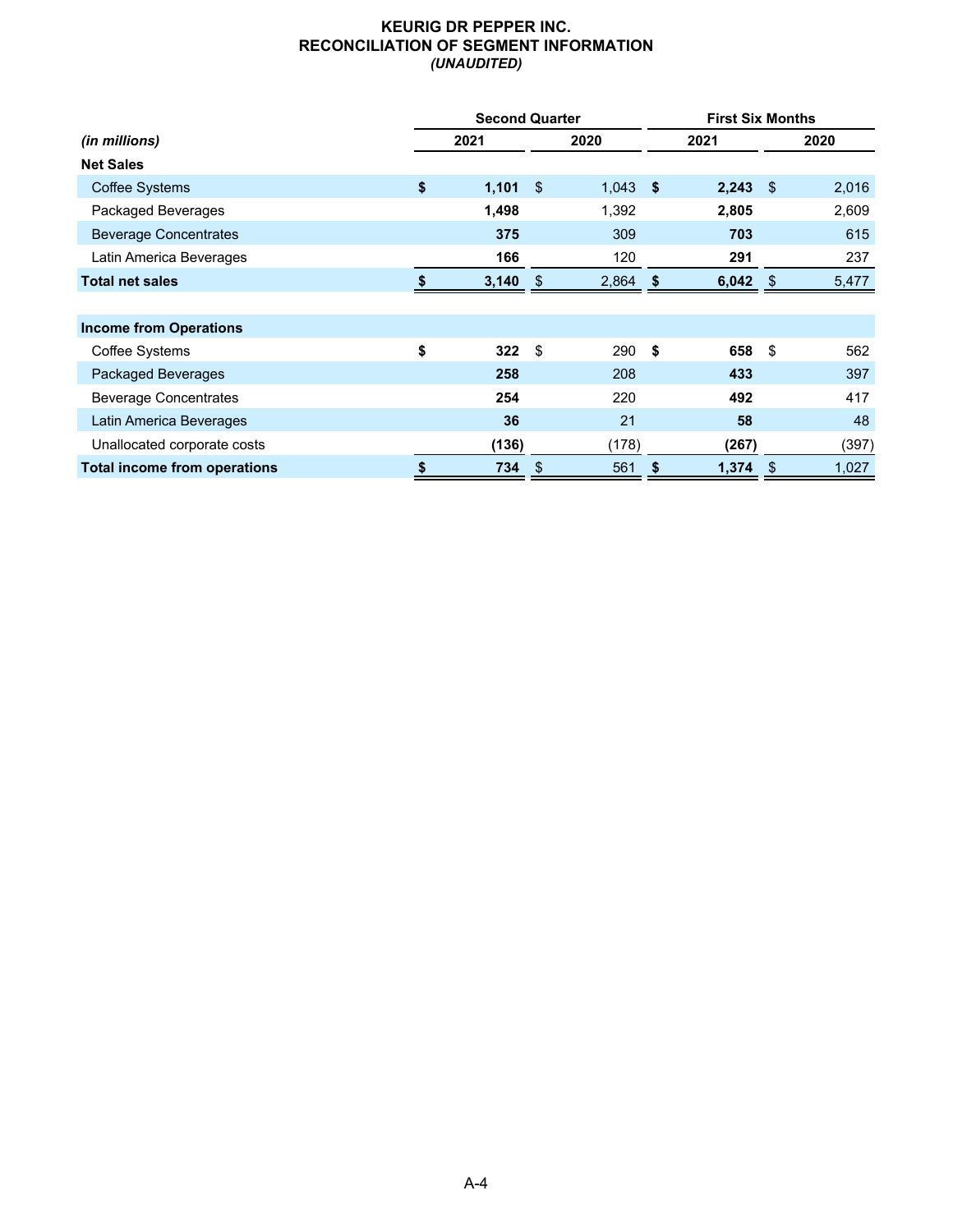#### **KEURIG DR PEPPER INC. RECONCILIATION OF CERTAIN NON-GAAP INFORMATION (***UNAUDITED***)**

The company reports its financial results in accordance with U.S. GAAP. However, management believes that certain non-GAAP financial measures that reflect the way management evaluates the business may provide investors with additional information regarding the company's results, trends and ongoing performance on a comparable basis.

For the second quarter of 2021 and 2020, we define our Adjusted non-GAAP financial measures as certain financial statement captions and metrics adjusted for certain items affecting comparability. The items affecting comparability are defined below.

Specifically, investors should consider the following with respect to our financial results:

**Adjusted**: Defined as certain financial statement captions and metrics adjusted for certain items affecting comparability.

**Items affecting comparability**: Defined as certain items that are excluded for comparison to prior year periods, adjusted for the tax impact as applicable. Tax impact is determined based upon an approximate rate for each item. For each period, management adjusts for (i) the unrealized mark-to-market impact of derivative instruments not designated as hedges in accordance with U.S. GAAP and do not have an offsetting risk reflected within the financial results; (ii) the amortization associated with definite-lived intangible assets; (iii) the amortization of the deferred financing costs associated with the DPS Merger; (iv) the amortization of the fair value adjustment of the senior unsecured notes obtained as a result of the DPS Merger; (v) stock compensation expense and the associated windfall tax benefit attributable to the matching awards made to employees who made an initial investment in KDP; (vi) non-cash changes in deferred tax liabilities related to goodwill and other intangible assets as a result of tax rate or apportionment changes; and (vii) other certain items that are excluded for comparison purposes to prior year periods.

For the second quarter and first six months of 2021, the other certain items excluded for comparison purposes include (i) restructuring and integration expenses related to significant business combinations; (ii) productivity expenses; (iii) costs related to significant non-routine legal matters; (iv) the loss on early extinguishment of debt related to the redemption of debt; (v) incremental costs to our operations related to risks associated with the COVID-19 pandemic; and (vi) gains from insurance recoveries related to the February 2019 organized malware attack on our business operation networks in the Coffee Systems segment.

For the second quarter and first six months of 2021, the other certain items excluded for comparison purposes include (i) restructuring and integration expenses related to significant business combinations; (ii) productivity expenses; (iii) transaction costs for significant business combinations (completed or abandoned) excluding the DPS Merger; (iv) costs related to significant non-routine legal matters; (v) the loss on early extinguishment of debt related to the redemption of debt, (vi) incremental costs to our operations related to risks associated with the COVID-19 pandemic and (vii) impairment recognized on our equity method investment with Bedford.

Incremental costs to our operations related to risks associated with the COVID-19 pandemic include incremental expenses incurred to either maintain the health and safety of our front-line employees or temporarily increase compensation to such employees to ensure essential operations continue during the pandemic. We believe removing these costs reflects how management views our business results on a consistent basis. See *Impact of COVID-19 on our Financial Statements* for further information.

For the second quarter and first six months of 2021 and 2020, the supplemental financial data set forth below includes reconciliations of Adjusted income from operations, Adjusted net income and Adjusted diluted EPS to the applicable financial measure presented in the unaudited condensed consolidated financial statement for the same period.

Reconciliations for these items are provided in the tables below.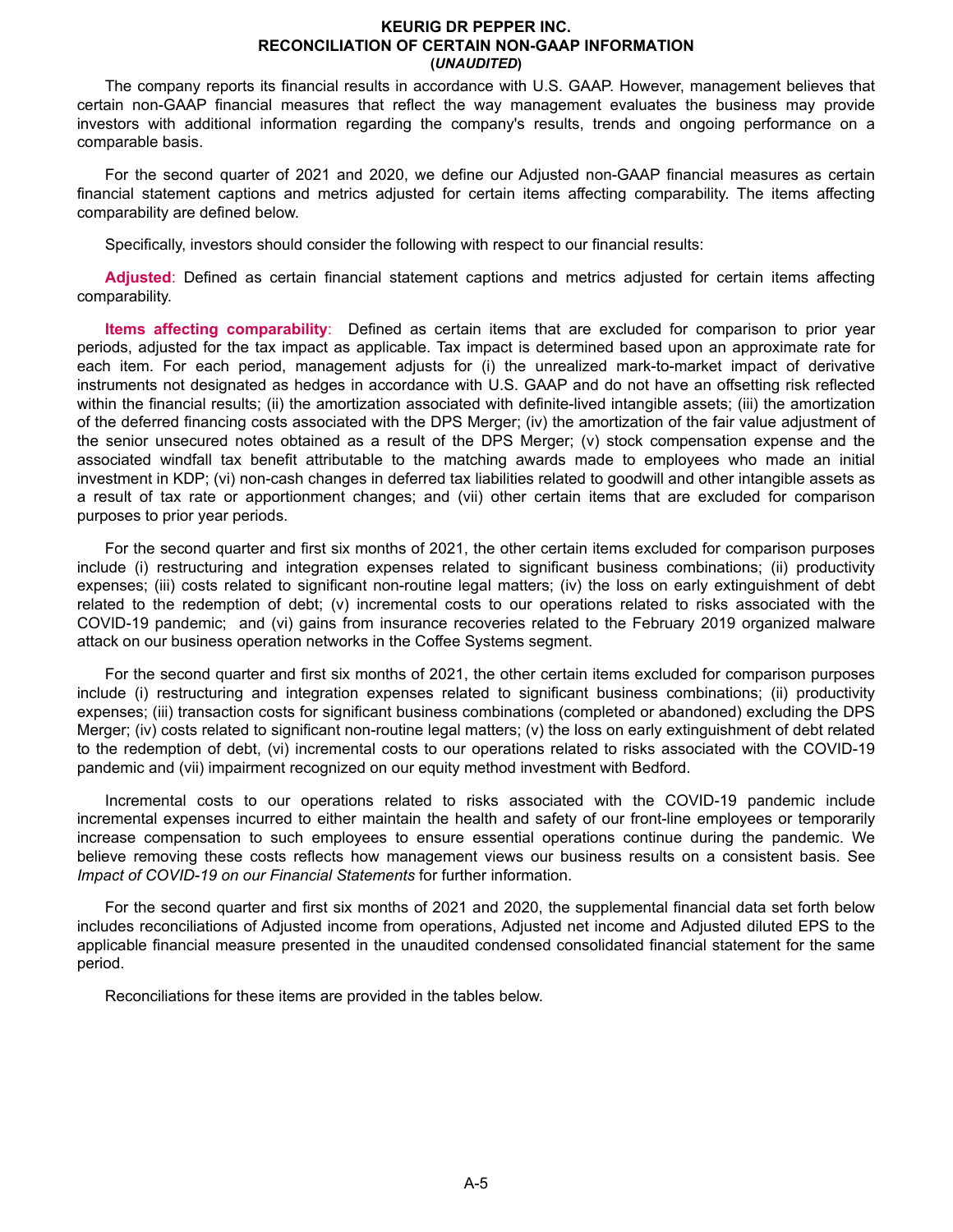## **KEURIG DR PEPPER INC. RECONCILIATION OF CERTAIN REPORTED ITEMS TO CERTAIN NON-GAAP ADJUSTED ITEMS For the Second Quarter of 2021** *(Unaudited, in millions, except per share data)*

|                                     | Cost of sales | <b>Gross profit</b> |       | Gross margin | Selling, general<br>and administrative<br>expenses | Income from<br>operations | <b>Operating margin</b> |
|-------------------------------------|---------------|---------------------|-------|--------------|----------------------------------------------------|---------------------------|-------------------------|
| Reported                            | 1,370         | \$                  | 1,770 | 56.4 % \$    | 1,039                                              | 734<br>-\$                | 23.4 %                  |
| Items Affecting Comparability:      |               |                     |       |              |                                                    |                           |                         |
| Mark to market                      | 17            |                     | (17)  |              | 21                                                 | (38)                      |                         |
| Amortization of intangibles         |               |                     |       |              | (34)                                               | 34                        |                         |
| Stock compensation                  |               |                     |       |              | (5)                                                | 5                         |                         |
| Restructuring and integration costs |               |                     |       |              | (49)                                               | 49                        |                         |
| Productivity                        | (14)          |                     | 14    |              | (24)                                               | 38                        |                         |
| Nonroutine legal matters            |               |                     |       |              | (6)                                                | 6                         |                         |
| COVID-19                            | (7)           |                     |       |              | (4)                                                | 11                        |                         |
| Adjusted                            | ,366          |                     | 1,774 | 56.5 %       | 938                                                | 839                       | 26.7 %                  |
|                                     |               |                     |       |              |                                                    |                           |                         |

|                                                                                       | Interest expense | Income before<br>provision for<br>income taxes | <b>Provision for</b><br>income taxes | <b>Effective tax rate</b> | Net income<br>attributable to<br><b>KDP</b> | <b>Diluted earnings</b><br>per share |  |
|---------------------------------------------------------------------------------------|------------------|------------------------------------------------|--------------------------------------|---------------------------|---------------------------------------------|--------------------------------------|--|
| Reported                                                                              | 125              | 613<br>$\sqrt{S}$                              | $\mathbf{\$}$<br>165                 | $26.9 \%$ \$              | 448 \$                                      | 0.31                                 |  |
| Items Affecting Comparability:                                                        |                  |                                                |                                      |                           |                                             |                                      |  |
| Mark to market                                                                        | (1)              | (37)                                           | (9)                                  |                           | (28)                                        | (0.02)                               |  |
| Amortization of intangibles                                                           |                  | 34                                             | 9                                    |                           | 25                                          | 0.02                                 |  |
| Amortization of deferred financing costs                                              | (1)              |                                                |                                      |                           |                                             |                                      |  |
| Amortization of fair value debt adjustment                                            | (4)              |                                                |                                      |                           |                                             |                                      |  |
| Stock compensation                                                                    |                  | 5                                              | 2                                    |                           | 3                                           |                                      |  |
| Restructuring and integration costs                                                   |                  | 49                                             | 11                                   |                           | 38                                          | 0.03                                 |  |
| Productivity                                                                          |                  | 38                                             | 10                                   |                           | 28                                          | 0.02                                 |  |
| Nonroutine legal matters                                                              |                  | 6                                              |                                      |                           | 5                                           |                                      |  |
| COVID-19                                                                              |                  | 11                                             | 3                                    |                           | 8                                           | 0.01                                 |  |
| Malware incident                                                                      |                  |                                                |                                      |                           |                                             |                                      |  |
| Change in deferred tax liabilities related to goodwill and<br>other intangible assets |                  |                                                | (6)                                  |                           | 6                                           |                                      |  |
| Adjusted                                                                              | 119              | 724                                            | 186                                  | 25.7 %                    | 538                                         | 0.38                                 |  |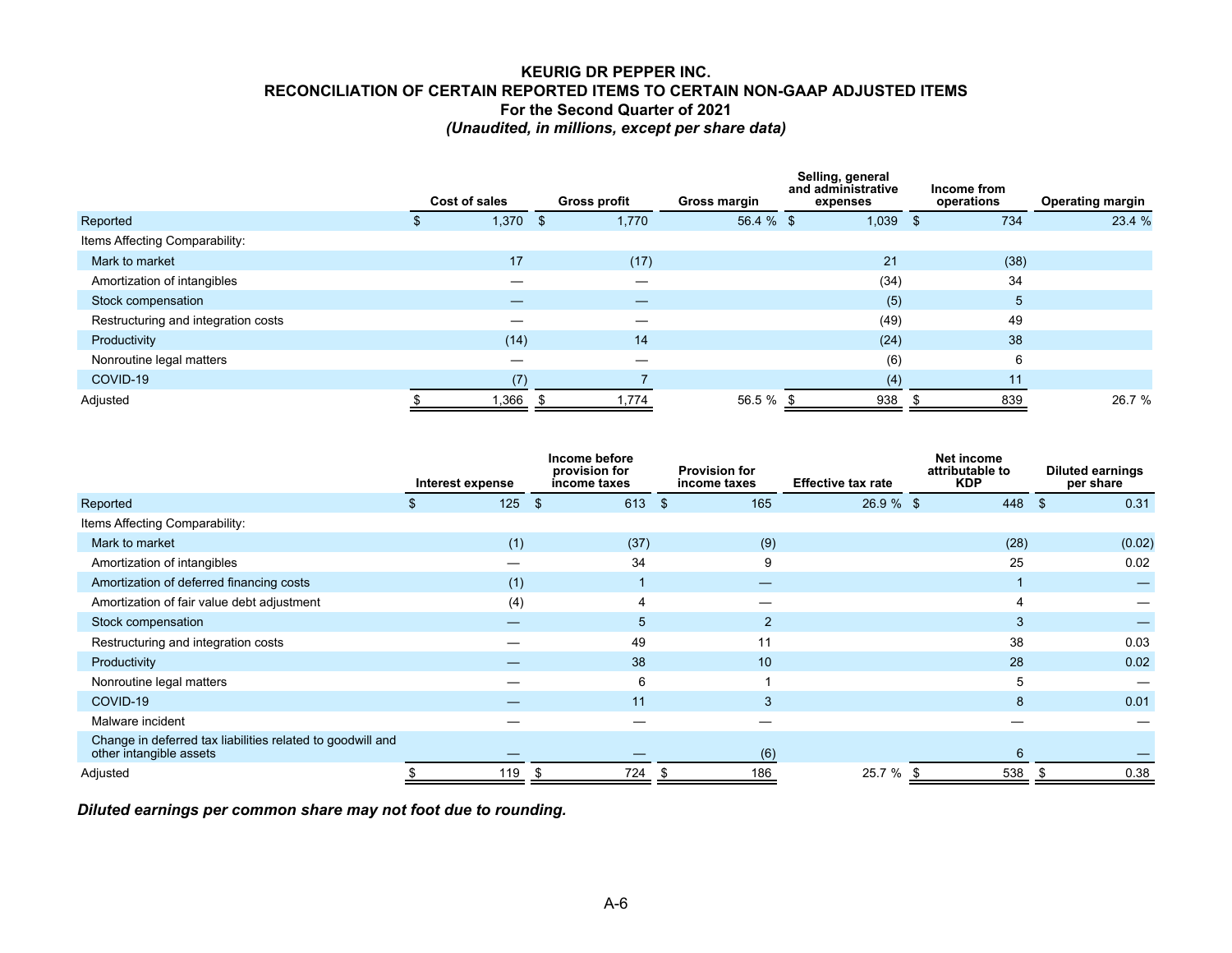# **KEURIG DR PEPPER INC. RECONCILIATION OF CERTAIN REPORTED ITEMS TO CERTAIN NON-GAAP ADJUSTED ITEMS For the Second Quarter of 2020** *(Unaudited, in millions, except per share data)*

|                                     |  | Cost of sales |   |                |              | <b>Gross profit</b> | Gross margin | Selling, general and<br>administrative expenses |     | Income from<br>operations |  | Operating<br>margin |  |
|-------------------------------------|--|---------------|---|----------------|--------------|---------------------|--------------|-------------------------------------------------|-----|---------------------------|--|---------------------|--|
| Reported                            |  | 1,302         | ъ | 1,562          | $54.5 \%$ \$ |                     | 1,001        |                                                 | 561 | 19.6 %                    |  |                     |  |
| Items Affecting Comparability:      |  |               |   |                |              |                     |              |                                                 |     |                           |  |                     |  |
| Mark to market                      |  | (29)          |   | 29             |              |                     | 16           |                                                 | 13  |                           |  |                     |  |
| Amortization of intangibles         |  |               |   |                |              |                     | (33)         |                                                 | 33  |                           |  |                     |  |
| Stock compensation                  |  |               |   |                |              |                     | (8)          |                                                 | 8   |                           |  |                     |  |
| Restructuring and integration costs |  |               |   |                |              |                     | (52)         |                                                 | 52  |                           |  |                     |  |
| Productivity                        |  | (2)           |   | $\overline{2}$ |              |                     | (17)         |                                                 | 19  |                           |  |                     |  |
| Nonroutine legal matters            |  |               |   |                |              |                     | (26)         |                                                 | 26  |                           |  |                     |  |
| COVID-19                            |  | (18)          |   | 18             |              |                     | (45)         |                                                 | 63  |                           |  |                     |  |
| Adjusted                            |  | .253          |   | 1,611          | 56.3 % \$    |                     | 836          |                                                 | 775 | 27.1 %                    |  |                     |  |

|                                            | <b>Interest</b><br>expense |     | Loss on early<br>extinguishment<br>of debt |     | Income before<br>provision for<br>income taxes |  | <b>Provision</b><br>for income<br>taxes | <b>Effective</b><br>tax rate | Net income<br>attributable<br>to KDP | <b>Diluted</b><br>earnings<br>per share |      |
|--------------------------------------------|----------------------------|-----|--------------------------------------------|-----|------------------------------------------------|--|-----------------------------------------|------------------------------|--------------------------------------|-----------------------------------------|------|
| Reported                                   | 157                        | \$  | $\overline{2}$                             | -\$ | $406 \quad $$                                  |  | 108                                     | $26.6 \%$ \$                 | 298                                  | $\mathfrak{L}$                          | 0.21 |
| Items Affecting Comparability:             |                            |     |                                            |     |                                                |  |                                         |                              |                                      |                                         |      |
| Mark to market                             | (3)                        |     |                                            |     | 16                                             |  | 5 <sup>5</sup>                          |                              | 11                                   |                                         | 0.01 |
| Amortization of intangibles                |                            |     |                                            |     | 33                                             |  | 9                                       |                              | 24                                   |                                         | 0.02 |
| Amortization of deferred financing costs   | (3)                        |     | –                                          |     | 3                                              |  |                                         |                              | 3                                    |                                         |      |
| Amortization of fair value debt adjustment | (6)                        |     |                                            |     | 6                                              |  |                                         |                              | 5                                    |                                         |      |
| Stock compensation                         |                            |     |                                            |     | 8                                              |  | $\overline{2}$                          |                              | 6                                    |                                         |      |
| Restructuring and integration costs        |                            |     |                                            |     | 52                                             |  | 12                                      |                              | 40                                   |                                         | 0.03 |
| Productivity                               |                            |     |                                            |     | 19                                             |  | 4                                       |                              | 15                                   |                                         | 0.01 |
| Loss on early extinguishment of debt       |                            |     | (2)                                        |     | $\overline{2}$                                 |  |                                         |                              | ٠                                    |                                         |      |
| Nonroutine legal matters                   |                            |     |                                            |     | 26                                             |  |                                         |                              | 19                                   |                                         | 0.01 |
| COVID-19                                   |                            |     |                                            |     | 63                                             |  | 16                                      |                              | 47                                   |                                         | 0.03 |
| Adjusted                                   | 145                        | \$. | —                                          |     | 634                                            |  | 165                                     | 26.0 %                       | 469                                  |                                         | 0.33 |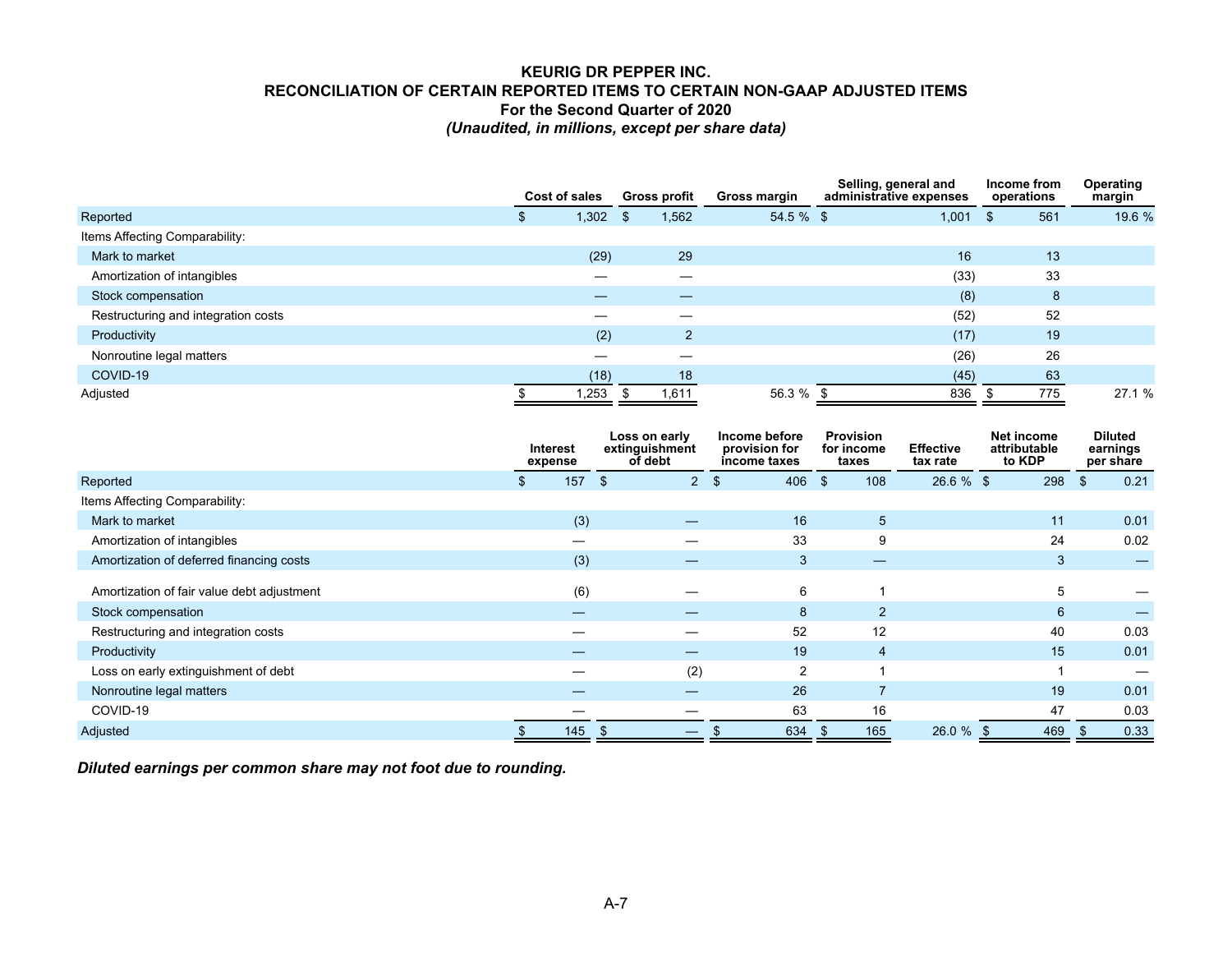# **KEURIG DR PEPPER INC. RECONCILIATION OF CERTAIN REPORTED ITEMS TO CERTAIN NON-GAAP ADJUSTED ITEMS For the First Six Months of 2021** *(Unaudited, in millions, except per share data)*

|                                     |   | Cost of sales | Gross profit |       | Gross margin | Selling, general and<br>administrative expenses |            |      | Income from<br>operations | <b>Operating margin</b> |
|-------------------------------------|---|---------------|--------------|-------|--------------|-------------------------------------------------|------------|------|---------------------------|-------------------------|
| Reported                            | Φ | 2,672         | \$           | 3,370 | $55.8 \%$ \$ |                                                 | $2,000$ \$ |      | 1,374                     | 22.7 %                  |
| Items Affecting Comparability:      |   |               |              |       |              |                                                 |            |      |                           |                         |
| Mark to market                      |   | 26            |              | (26)  |              |                                                 | 50         |      | (76)                      |                         |
| Amortization of intangibles         |   |               |              |       |              |                                                 | (67)       |      | 67                        |                         |
| Stock compensation                  |   |               |              |       |              |                                                 | (11)       |      | 11                        |                         |
| Restructuring and integration costs |   |               |              |       |              |                                                 | (92)       |      | 92                        |                         |
| Productivity                        |   | (22)          |              | 22    |              |                                                 | (49)       |      | 71                        |                         |
| Nonroutine legal matters            |   |               |              |       |              |                                                 | (16)       |      | 16                        |                         |
| COVID-19                            |   | (19)          |              | 19    |              |                                                 | (8)        |      | 27                        |                         |
| Malware incident                    |   |               |              |       |              |                                                 | C          |      | (2)                       |                         |
| Adjusted                            |   | 2,657         | \$.          | 3,385 | 56.0 %       |                                                 | 1,809      | - 35 | 1,580                     | 26.2 %                  |

|                                                                                       |    | <b>Interest</b><br>expense |                | Loss on early<br>extinguishment<br>of debt | Income before<br>provision for<br><b>Provision for</b><br>income taxes<br>income taxes<br>rate |                | <b>Effective tax</b> | Net income<br>attributable to<br><b>KDP</b> | <b>Diluted</b><br>earnings per<br>share |                        |
|---------------------------------------------------------------------------------------|----|----------------------------|----------------|--------------------------------------------|------------------------------------------------------------------------------------------------|----------------|----------------------|---------------------------------------------|-----------------------------------------|------------------------|
| Reported                                                                              | -S | 265                        | $\mathfrak{L}$ | 105                                        | \$                                                                                             | 1,011          | 238<br>\$            | $23.5 \%$ \$                                | 773                                     | $\mathfrak{S}$<br>0.54 |
| Items Affecting Comparability:                                                        |    |                            |                |                                            |                                                                                                |                |                      |                                             |                                         |                        |
| Mark to market                                                                        |    |                            |                |                                            |                                                                                                | (83)           | (20)                 |                                             | (63)                                    | (0.04)                 |
| Amortization of intangibles                                                           |    |                            |                |                                            |                                                                                                | 67             | 17                   |                                             | 50                                      | 0.04                   |
| Amortization of deferred financing costs                                              |    | (4)                        |                |                                            |                                                                                                | $\overline{4}$ | –                    |                                             | 4                                       |                        |
| Amortization of fair value debt adjustment                                            |    | (10)                       |                |                                            |                                                                                                | 10             | $\overline{2}$       |                                             | 8                                       |                        |
| Stock compensation                                                                    |    |                            |                |                                            |                                                                                                | 11             | 14                   |                                             | (3)                                     |                        |
| Restructuring and integration costs                                                   |    |                            |                |                                            |                                                                                                | 92             | 22                   |                                             | 70                                      | 0.05                   |
| Productivity                                                                          |    |                            |                |                                            |                                                                                                | 71             | 18                   |                                             | 53                                      | 0.04                   |
| Loss on early extinguishment of debt                                                  |    |                            |                | (105)                                      |                                                                                                | 105            | 25                   |                                             | 80                                      | 0.06                   |
| Nonroutine legal matters                                                              |    |                            |                |                                            |                                                                                                | 16             | 3                    |                                             | 13                                      | 0.01                   |
| COVID-19                                                                              |    |                            |                |                                            |                                                                                                | 27             |                      |                                             | 20                                      | 0.01                   |
| Malware incident                                                                      |    |                            |                |                                            |                                                                                                | (2)            |                      |                                             | (2)                                     |                        |
| Change in deferred tax liabilities related to goodwill and other<br>intangible assets |    |                            |                |                                            |                                                                                                |                | (6)                  |                                             | 6                                       |                        |
| Adjusted                                                                              |    | 258                        | \$             |                                            |                                                                                                | 1,329          | 320<br>\$.           | 24.1 %                                      | 1,009<br>-\$                            | 0.71<br>-S             |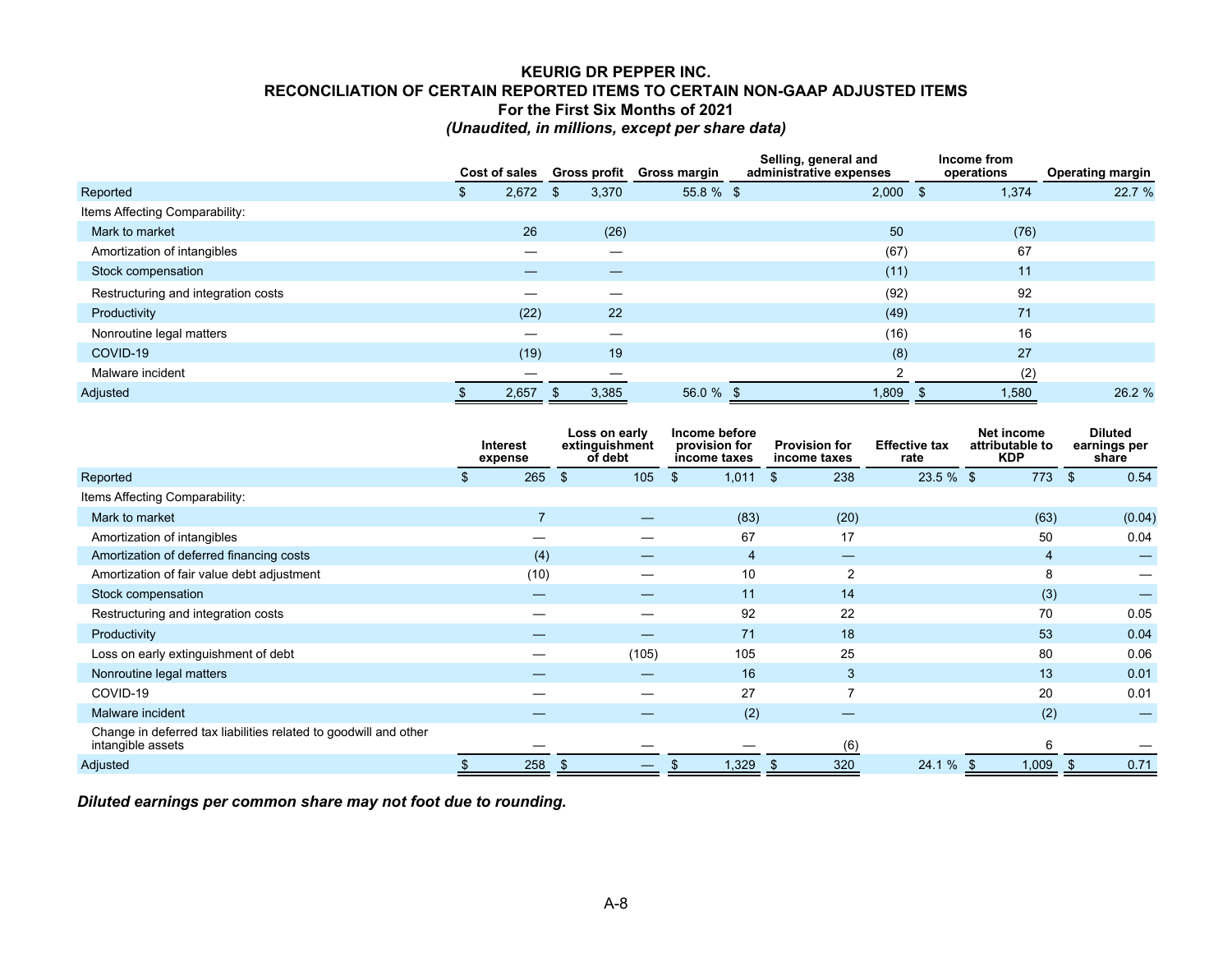# **KEURIG DR PEPPER INC. RECONCILIATION OF CERTAIN REPORTED ITEMS TO CERTAIN NON-GAAP ADJUSTED ITEMS For the First Six Months of 2020** *(Unaudited, in millions, except per share data)*

|                                     | Cost of sales     |       | <b>Gross profit</b> |       | <b>Gross</b><br>margin | Selling, general<br>and administrative<br>expenses |       | Income from<br>operations |       | Operating<br>margin |
|-------------------------------------|-------------------|-------|---------------------|-------|------------------------|----------------------------------------------------|-------|---------------------------|-------|---------------------|
| Reported                            | 2,463<br><b>J</b> |       | -S                  | 3,014 | $55.0 \%$ \$           |                                                    | 2,029 |                           | 1,027 | 18.8 %              |
| Items Affecting Comparability:      |                   |       |                     |       |                        |                                                    |       |                           |       |                     |
| Mark to market                      |                   | (44)  |                     | 44    |                        |                                                    | (27)  |                           | 71    |                     |
| Amortization of intangibles         |                   |       |                     | —     |                        |                                                    | (66)  |                           | 66    |                     |
| Stock compensation                  |                   |       |                     |       |                        |                                                    | (15)  |                           | 15    |                     |
| Restructuring and integration costs |                   |       |                     |       |                        |                                                    | (104) |                           | 104   |                     |
| Productivity                        |                   | (18)  |                     | 18    |                        |                                                    | (55)  |                           | 73    |                     |
| Nonroutine legal matters            |                   | –     |                     |       |                        |                                                    | (35)  |                           | 35    |                     |
| COVID-19                            |                   | (19)  |                     | 19    |                        |                                                    | (49)  |                           | 68    |                     |
| Adjusted                            |                   | 2,382 |                     | 3,095 | 56.5 % \$              |                                                    | 1,678 |                           | 1,459 | 26.6 %              |

|                                              | Interest<br>expense |                | Loss on early<br>extinguishment<br>of debt |     | Impairment of<br>investment and<br>note receivable |                | Income before<br>provision for<br>income taxes |     | <b>Provision for</b><br>income taxes | <b>Effective</b><br>tax rate | <b>Net</b><br>income |    |     | <b>Diluted</b><br>earnings<br>per share |
|----------------------------------------------|---------------------|----------------|--------------------------------------------|-----|----------------------------------------------------|----------------|------------------------------------------------|-----|--------------------------------------|------------------------------|----------------------|----|-----|-----------------------------------------|
| Reported                                     | 310                 | $\mathfrak{L}$ | 4                                          | -\$ | 86                                                 | $\mathfrak{s}$ | 611                                            | \$  | 157                                  | 25.7 % \$                    | 454                  |    | \$  | 0.32                                    |
| Items Affecting Comparability:               |                     |                |                                            |     |                                                    |                |                                                |     |                                      |                              |                      |    |     |                                         |
| Mark to market                               | (27)                |                |                                            |     |                                                    |                | 98                                             |     | 26                                   |                              |                      | 72 |     | 0.05                                    |
| Amortization of intangibles                  |                     |                |                                            |     |                                                    |                | 66                                             |     | 18                                   |                              |                      | 48 |     | 0.03                                    |
| Amortization of deferred financing costs     | (6)                 |                |                                            |     |                                                    |                | 6                                              |     |                                      |                              |                      | 5  |     |                                         |
| Amortization of fair value debt adjustment   | (12)                |                |                                            |     |                                                    |                | 12                                             |     |                                      |                              |                      | 9  |     | 0.01                                    |
| Stock compensation                           |                     |                |                                            |     |                                                    |                | 15                                             |     | 3                                    |                              |                      | 12 |     | 0.01                                    |
| Restructuring and integration costs          |                     |                |                                            |     |                                                    |                | 104                                            |     | 26                                   |                              |                      | 78 |     | 0.05                                    |
| Productivity                                 |                     |                |                                            |     |                                                    |                | 73                                             |     | 19                                   |                              |                      | 54 |     | 0.04                                    |
| Loss on early extinguishment of debt         |                     |                | (4)                                        |     |                                                    |                | 4                                              |     |                                      |                              |                      | 3  |     |                                         |
| Impairment of investment and note receivable |                     |                |                                            |     | (86)                                               |                | 86                                             |     | 21                                   |                              |                      | 65 |     | 0.05                                    |
| Nonroutine legal matters                     |                     |                |                                            |     |                                                    |                | 35                                             |     | 9                                    |                              |                      | 26 |     | 0.02                                    |
| COVID-19                                     |                     |                |                                            |     |                                                    |                | 68                                             |     | 17                                   |                              |                      | 51 |     | 0.04                                    |
| Adjusted                                     | 265                 | S              |                                            |     |                                                    |                | 1,178                                          | \$. | 301                                  | $25.6 \%$ \$                 | 877                  |    | \$. | 0.62                                    |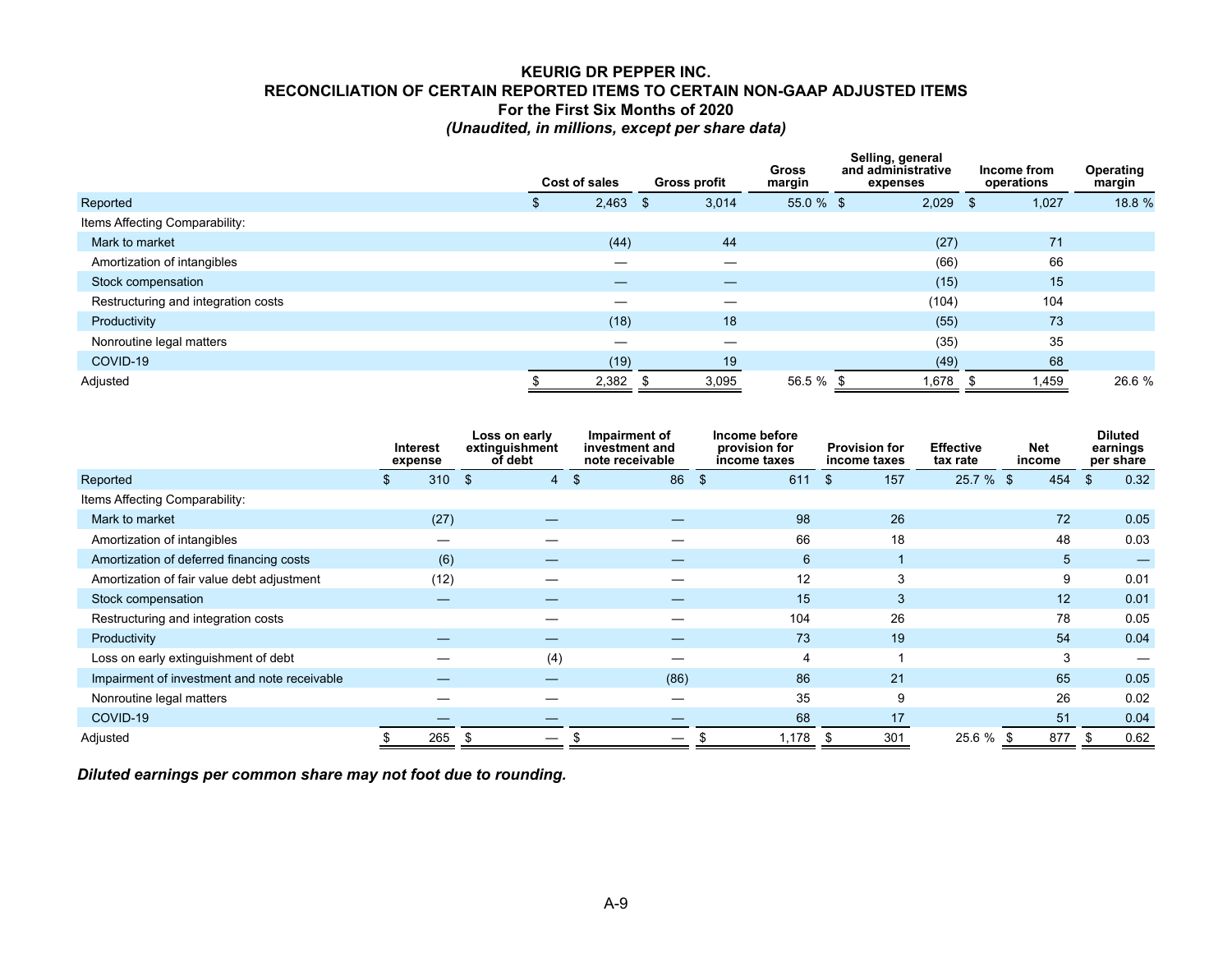# **KEURIG DR PEPPER INC. RECONCILIATION OF SEGMENT ITEMS TO CERTAIN NON-GAAP ADJUSTED SEGMENT ITEMS (Unaudited)**

| (in millions)                       | <b>Reported</b> |       | <b>Items Affecting</b><br>Comparability |            | <b>Adjusted</b><br><b>GAAP</b> |
|-------------------------------------|-----------------|-------|-----------------------------------------|------------|--------------------------------|
| For the Second Quarter of 2021      |                 |       |                                         |            |                                |
| <b>Income from Operations</b>       |                 |       |                                         |            |                                |
| <b>Coffee Systems</b>               | \$              | 322   | - \$<br>49                              | $\sqrt{5}$ | 371                            |
| Packaged Beverages                  |                 | 258   | 28                                      |            | 286                            |
| <b>Beverage Concentrates</b>        |                 | 254   | $\overline{2}$                          |            | 256                            |
| Latin America Beverages             |                 | 36    | 1                                       |            | 37                             |
| Unallocated corporate costs         |                 | (136) | 25                                      |            | (111)                          |
| <b>Total income from operations</b> |                 | 734   | 105<br>\$                               | \$         | 839                            |
|                                     |                 |       |                                         |            |                                |
| For the Second Quarter of 2020      |                 |       |                                         |            |                                |
| <b>Income from Operations</b>       |                 |       |                                         |            |                                |
| Coffee Systems                      | \$              | 290   | \$<br>73                                | - \$       | 363                            |
| Packaged Beverages                  |                 | 208   | 61                                      |            | 269                            |
| <b>Beverage Concentrates</b>        |                 | 220   | 2                                       |            | 222                            |
| Latin America Beverages             |                 | 21    | 2                                       |            | 23                             |
| Unallocated corporate costs         |                 | (178) | 76                                      |            | (102)                          |
| <b>Total income from operations</b> | \$              | 561   | \$<br>214                               | \$         | 775                            |

*Numbers may not foot due to rounding.*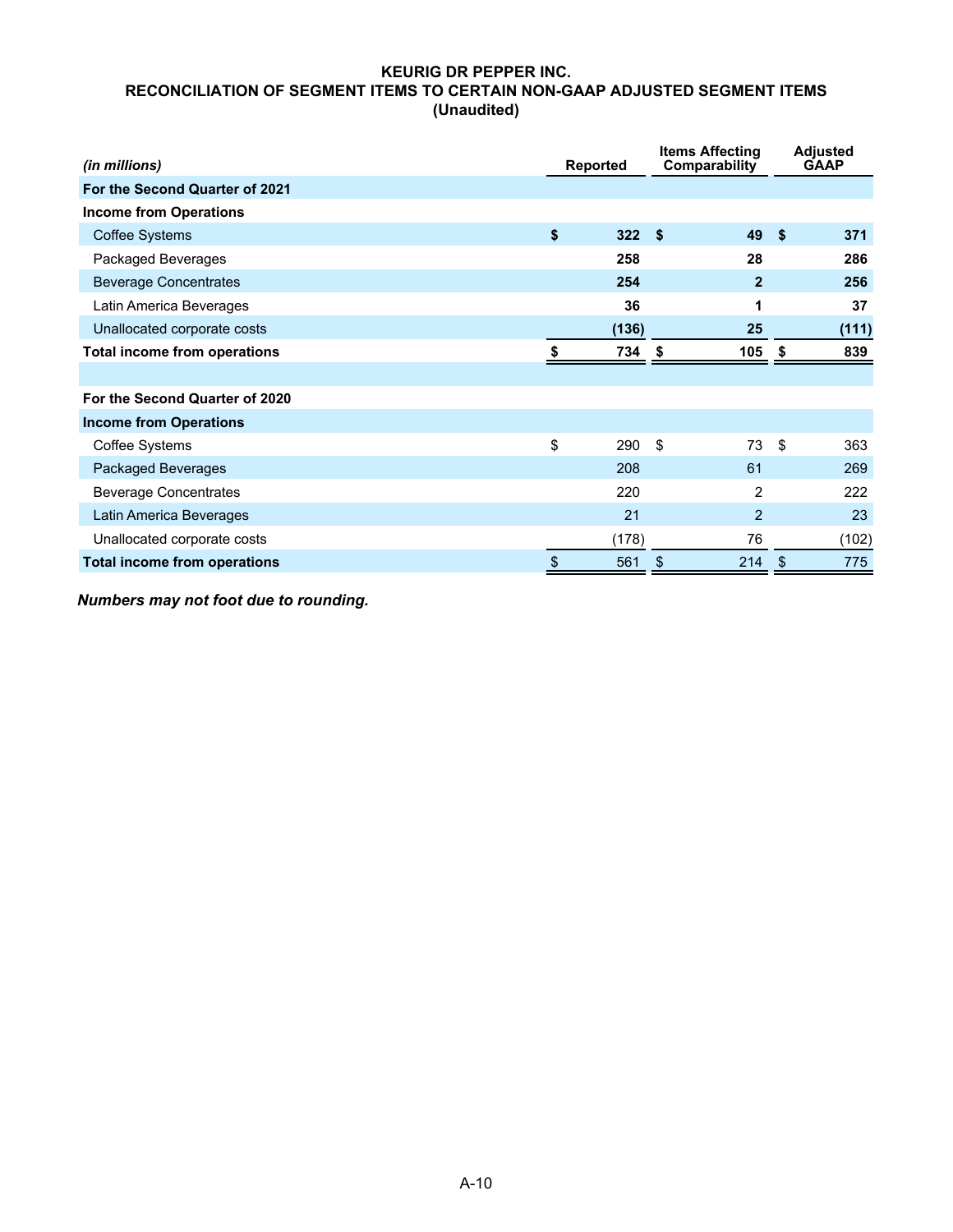# **KEURIG DR PEPPER INC. RECONCILIATION OF SEGMENT ITEMS TO CERTAIN NON-GAAP ADJUSTED SEGMENT ITEMS (Unaudited)**

| (in millions)                       |                           | <b>Reported</b> | <b>Items</b><br><b>Affecting</b><br>Comparability |               | <b>Adjusted</b><br><b>GAAP</b> |
|-------------------------------------|---------------------------|-----------------|---------------------------------------------------|---------------|--------------------------------|
| For the first six months of 2021:   |                           |                 |                                                   |               |                                |
| <b>Income from Operations</b>       |                           |                 |                                                   |               |                                |
| <b>Coffee Systems</b>               | \$                        | 658             | -\$<br>102 <sup>5</sup>                           |               | 760                            |
| Packaged Beverages                  |                           | 433             | 50                                                |               | 483                            |
| <b>Beverage Concentrates</b>        |                           | 492             | 3                                                 |               | 495                            |
| Latin America Beverages             |                           | 58              | 2                                                 |               | 60                             |
| Unallocated corporate costs         |                           | (267)           | 49                                                |               | (218)                          |
| <b>Total income from operations</b> | S                         | 1,374           | 206<br>-\$                                        | \$            | 1,580                          |
|                                     |                           |                 |                                                   |               |                                |
| For the first six months of 2020:   |                           |                 |                                                   |               |                                |
| <b>Income from Operations</b>       |                           |                 |                                                   |               |                                |
| <b>Coffee Systems</b>               | \$                        | 562             | \$<br>148                                         | \$            | 710                            |
| Packaged Beverages                  |                           | 397             | 75                                                |               | 472                            |
| <b>Beverage Concentrates</b>        |                           | 417             | 2                                                 |               | 419                            |
| Latin America Beverages             |                           | 48              | $\overline{2}$                                    |               | 50                             |
| Unallocated corporate costs         |                           | (397)           | 205                                               |               | (192)                          |
| <b>Total income from operations</b> | $\boldsymbol{\mathsf{S}}$ | 1,027           | 432<br>\$                                         | $\frac{1}{2}$ | 1,459                          |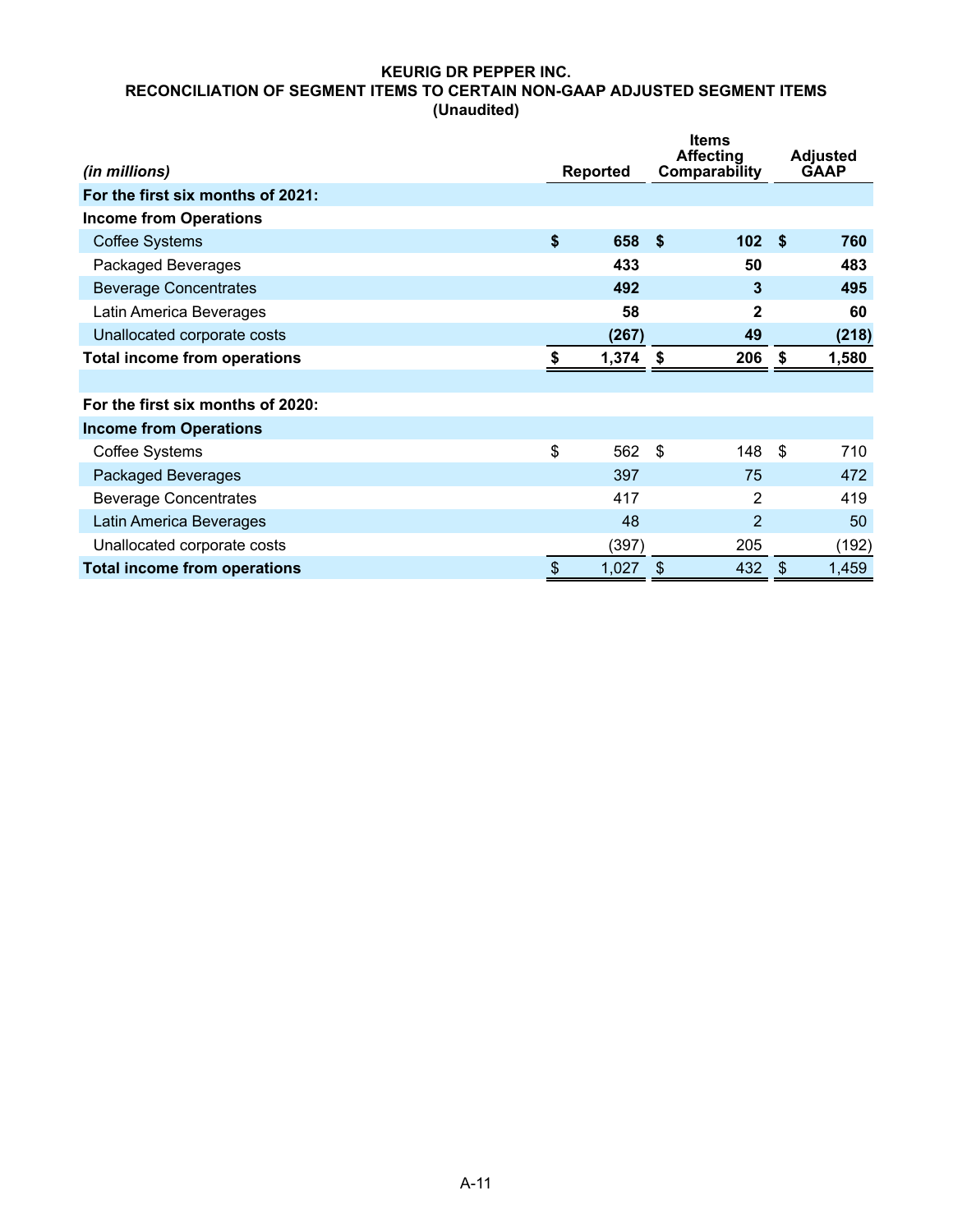# **KEURIG DR PEPPER INC. RECONCILIATION OF ADJUSTED EBITDA AND MANAGEMENT LEVERAGE RATIO (Unaudited)**

# *(in millions, except for ratio)*

# **ADJUSTED EBITDA RECONCILIATION - LAST TWELVE MONTHS**

| <b>Net income</b>                                      | \$                        | 1,644           |
|--------------------------------------------------------|---------------------------|-----------------|
| Interest expense                                       |                           | 559             |
| Provision for income taxes                             |                           | 509             |
| Loss on early extinguishment of debt                   |                           | 105             |
| Impairment of investments and not receivable           |                           | 16              |
| Impairment of intangible assets                        |                           | 67              |
| Other (income) expense, net                            |                           | (6)             |
| Depreciation expense                                   |                           | 385             |
| Other amortization                                     |                           | 162             |
| Amortization of intangibles                            |                           | 134             |
| <b>EBITDA</b>                                          | $\boldsymbol{\mathsf{S}}$ | 3,575           |
| Items affecting comparability:                         |                           |                 |
| Restructuring and integration expenses                 | \$                        | 187             |
| Productivity                                           |                           | 106             |
| Nonroutine legal matters                               |                           | 38              |
| Stock compensation                                     |                           | 23              |
| COVID-19                                               |                           | 87              |
| Malware incident                                       |                           | (2)             |
| Mark to market                                         |                           | (175)           |
| <b>Adjusted EBITDA</b>                                 | $\boldsymbol{\mathsf{S}}$ | 3,839           |
|                                                        |                           |                 |
|                                                        |                           | <b>June 30,</b> |
|                                                        |                           | 2021            |
| Principal amounts of:                                  |                           |                 |
| Commercial paper notes                                 | \$                        | 1,323           |
| Term Ioan                                              |                           |                 |
| <b>KDP Revolver</b>                                    |                           |                 |
| Senior unsecured notes                                 |                           | 11,875          |
| <b>Total principal amounts</b>                         |                           | 13,198          |
| Less: Cash and cash equivalents                        |                           | 167             |
| Total principal amounts less cash and cash equivalents | \$                        | 13,031          |
|                                                        |                           |                 |
| June 30, 2021 Management Leverage Ratio                |                           | 3.4             |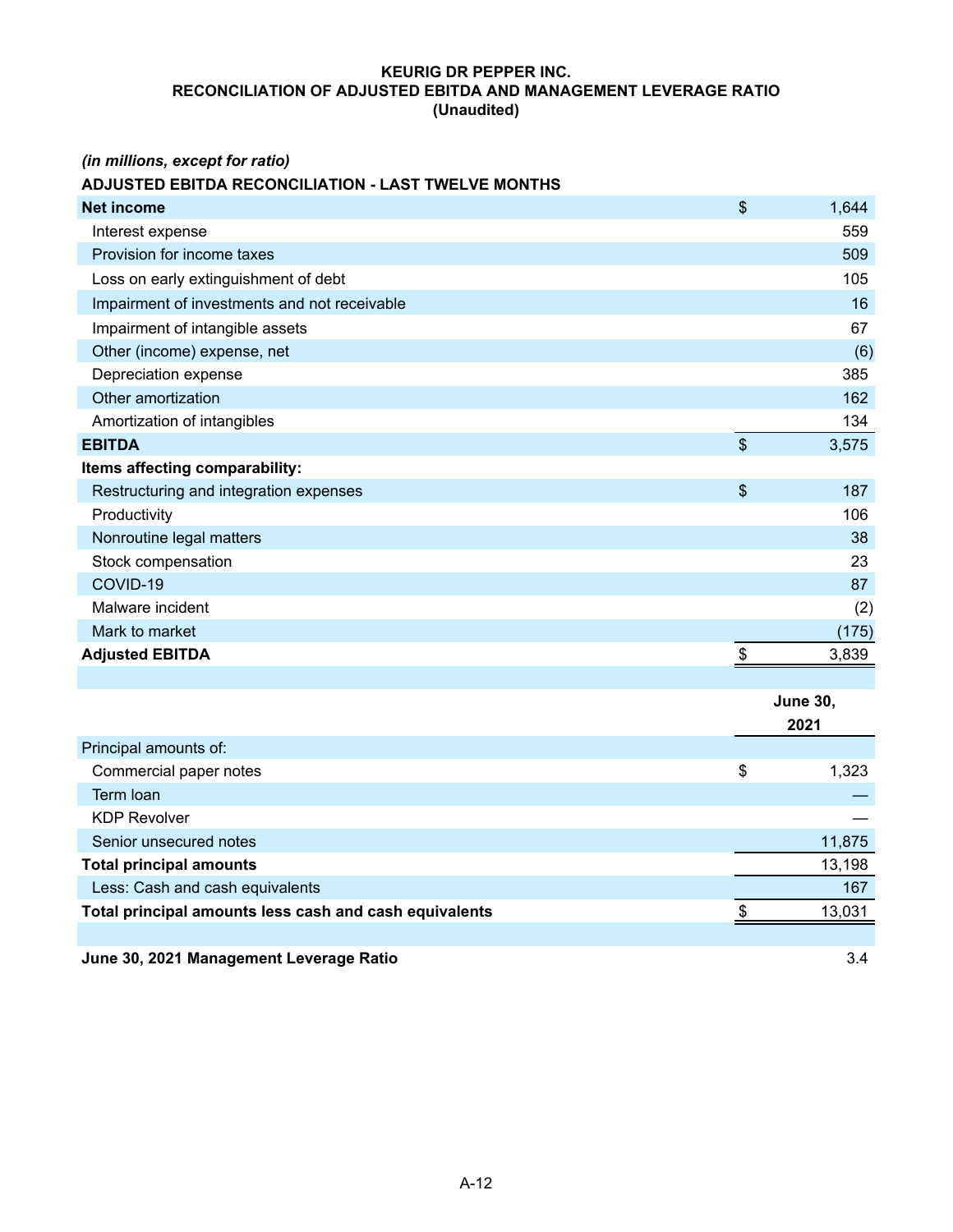### **KEURIG DR PEPPER INC. RECONCILIATION OF ADJUSTED EBITDA - LAST TWELVE MONTHS (Unaudited)**

| (in millions)                                 | <b>THIRD</b><br><b>QUARTER</b><br><b>OF 2020</b> |                         | <b>FOURTH</b><br><b>QUARTER</b><br>OF 2020 |                         | <b>FIRST SIX</b><br><b>MONTHS</b><br>OF 2021 |                         | <b>LAST</b><br><b>TWELVE</b><br><b>MONTHS</b> |
|-----------------------------------------------|--------------------------------------------------|-------------------------|--------------------------------------------|-------------------------|----------------------------------------------|-------------------------|-----------------------------------------------|
| <b>Net income</b>                             | \$<br>443                                        | $\mathfrak{S}$          | 428                                        | $\mathfrak{S}$          | 773                                          | \$                      | 1,644                                         |
| Interest expense                              | 148                                              |                         | 146                                        |                         | 265                                          |                         | 559                                           |
| Provision for income taxes                    | 141                                              |                         | 130                                        |                         | 238                                          |                         | 509                                           |
| Loss on early extinguishment of debt          |                                                  |                         |                                            |                         | 105                                          |                         | 105                                           |
| Impairment on investments and note receivable | 16                                               |                         |                                            |                         |                                              |                         | 16                                            |
| Impairment of intangible assets               |                                                  |                         | 67                                         |                         |                                              |                         | 67                                            |
| Other (income) expense, net                   | 5                                                |                         | (4)                                        |                         | (7)                                          |                         | (6)                                           |
| Depreciation expense                          | 89                                               |                         | 90                                         |                         | 206                                          |                         | 385                                           |
| Other amortization                            | 42                                               |                         | 40                                         |                         | 80                                           |                         | 162                                           |
| Amortization of intangibles                   | 34                                               |                         | 33                                         |                         | 67                                           |                         | 134                                           |
| <b>EBITDA</b>                                 | \$<br>918                                        | $\mathfrak{L}$          | 930                                        | $\mathfrak{S}$          | 1,727                                        | $\mathfrak{S}$          | 3,575                                         |
| Items affecting comparability:                |                                                  |                         |                                            |                         |                                              |                         |                                               |
| Restructuring and integration expenses        | \$<br>39                                         | $\sqrt[6]{\frac{1}{2}}$ | 56                                         | $\sqrt[6]{\frac{1}{2}}$ | 92                                           | $\sqrt[6]{\frac{1}{2}}$ | 187                                           |
| Productivity                                  | 26                                               |                         | 22                                         |                         | 58                                           |                         | 106                                           |
| Nonroutine legal matters                      | 8                                                |                         | 14                                         |                         | 16                                           |                         | 38                                            |
| Stock compensation                            | 6                                                |                         | 6                                          |                         | 11                                           |                         | 23                                            |
| COVID-19                                      | 49                                               |                         | 11                                         |                         | 27                                           |                         | 87                                            |
| Malware incident                              |                                                  |                         |                                            |                         | (2)                                          |                         | (2)                                           |
| Mark to market                                | (45)                                             |                         | (54)                                       |                         | (76)                                         |                         | (175)                                         |
| <b>Adjusted EBITDA</b>                        | \$<br>1,001                                      | \$                      | 985                                        | \$                      | 1,853                                        | \$                      | 3,839                                         |

### **KEURIG DR PEPPER INC. RECONCILIATION OF NET CASH PROVIDED BY OPERATING ACTIVITIES TO FREE CASH FLOW (Unaudited)**

Free cash flow is defined as net cash provided by operating activities adjusted for purchases of property, plant and equipment, proceeds from sales of property, plant and equipment, and certain items excluded for comparison to prior year periods. For the first six months of 2021 and 2020, there were no certain items excluded for comparison to prior year periods.

|                                                      | <b>First Six Months</b> |       |  |       |  |
|------------------------------------------------------|-------------------------|-------|--|-------|--|
| (in millions)                                        |                         | 2021  |  | 2020  |  |
| Net cash provided by operating activities            |                         | 1.139 |  | 1,062 |  |
| Purchases of property, plant and equipment           |                         | (204) |  | (276) |  |
| Proceeds from sales of property, plant and equipment |                         | 15    |  | 202   |  |
| <b>Free Cash Flow</b>                                |                         | 950   |  | 988   |  |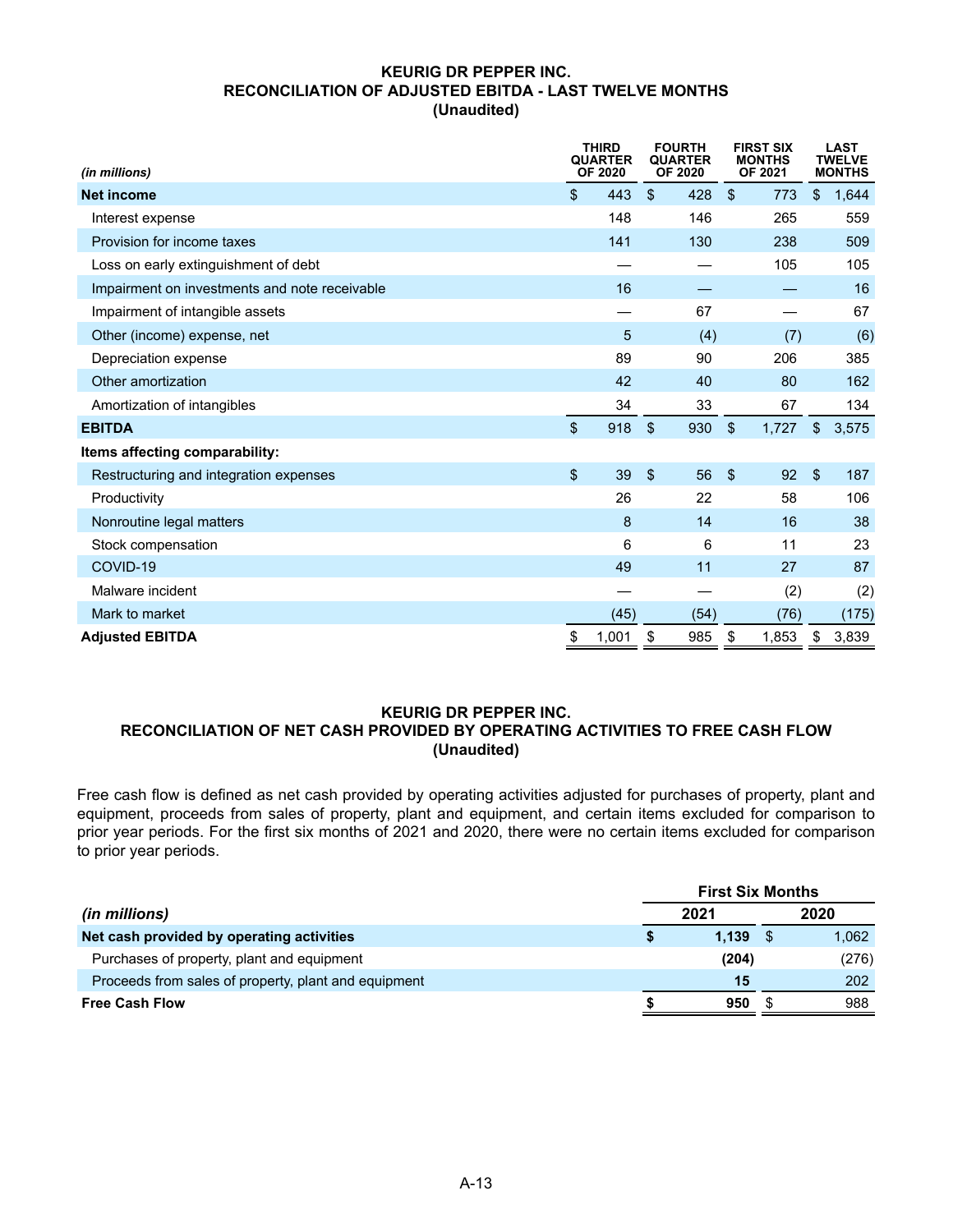# **RECONCILIATION OF CERTAIN CURRENCY NEUTRAL ADJUSTED FINANCIAL RESULTS (Unaudited)**

Net sales, adjusted income from operations and adjusted earnings per share, as adjusted to currency neutral: These adjusted financial results are calculated on a currency neutral basis by converting our current-period local currency financial results using the prior-period foreign currency exchange rates.

| Coffee<br><b>Systems</b> | Packaged<br><b>Beverages</b> | <b>Beverage</b><br><b>Concentrates</b> | Latin<br>America<br><b>Beverages</b> | Total   |
|--------------------------|------------------------------|----------------------------------------|--------------------------------------|---------|
|                          |                              |                                        |                                      |         |
| 5.6%                     | 7.6%                         | 21.4%                                  | 38.3%                                | $9.6\%$ |
| (1.7)%                   | (0.3)%                       | (0.7)%                                 | $(17.5)\%$                           | (1.5)%  |
| 3.9%                     | 7.3%                         | 20.7 %                                 | 20.8 %                               | 8.1%    |
|                          |                              |                                        |                                      |         |
|                          |                              |                                        |                                      |         |
| 11.3%                    | $7.5 \%$                     | 14.3%                                  | 22.8%                                | 10.3%   |
| (1.1)%                   | (0.3)%                       | (0.5)%                                 | $(8.5)\%$                            | (0.9)%  |
| 10.2 %                   | 7.2%                         | 13.8 %                                 | 14.3 %                               | 9.4%    |
|                          |                              |                                        |                                      |         |

|                                                                     | Coffee<br><b>Systems</b> | Packaged<br><b>Beverages</b> | <b>Beverage</b><br><b>Concentrates</b> | Latin<br>America<br><b>Beverages</b> | Total                           |
|---------------------------------------------------------------------|--------------------------|------------------------------|----------------------------------------|--------------------------------------|---------------------------------|
| For the second quarter of 2021:                                     |                          |                              |                                        |                                      |                                 |
| Adjusted income from operations                                     | 2.2%                     | 6.3%                         | 15.3 %                                 | 60.9 %                               | 8.3%                            |
| Impact of foreign currency                                          | $(1.1)\%$                | (0.4)%                       | (0.9)%                                 | $(17.4)\%$                           | (1.5)%                          |
| Adjusted income from operations, as adjusted<br>to currency neutral | 1.1%                     | 5.9%                         | 14.4%                                  | 43.5 %                               | 6.8 %                           |
|                                                                     |                          |                              |                                        |                                      |                                 |
| For the first six months of 2021:                                   |                          |                              |                                        |                                      |                                 |
| Adjusted income from operations                                     | 7.0%                     | $2.3\%$                      | 18.1%                                  | 20.0%                                | 8.3%                            |
| Impact of foreign currency                                          | (0.7)%                   | (0.2)%                       | (0.7)%                                 | $(8.0)\%$                            | (0.9)%                          |
| Adjusted income from operations, as adjusted<br>to currency neutral | 6.3%                     | 2.1%                         | 17.4%                                  | 12.0%                                | 7.4%                            |
|                                                                     |                          |                              | <b>Second Quarter of 2021</b>          |                                      | <b>First Six Months of 2021</b> |

|                                                                      |        | Second Quarter of 2021 First Six Months of 2021 |
|----------------------------------------------------------------------|--------|-------------------------------------------------|
| Adjusted diluted earnings per share                                  | 0.38   |                                                 |
| Impact of foreign currency                                           | (0.01) | (0.01)                                          |
| Adjusted diluted earnings per share, as adjusted to currency neutral | 0.37   | 0.70                                            |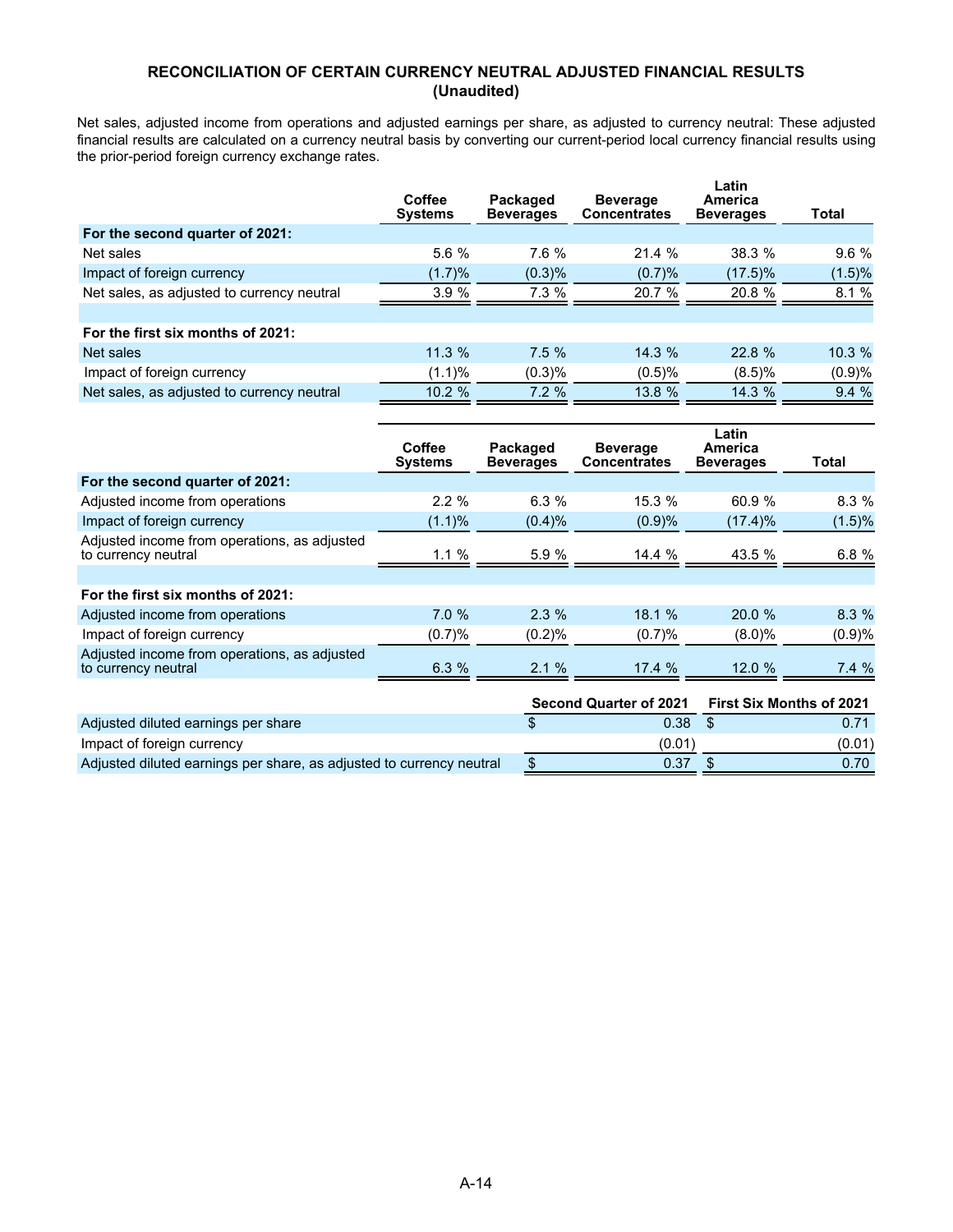The following table sets forth our reconciliation of significant COVID-19-related expenses. However, employee compensation expense and employee protection costs, which impact our SG&A expenses and cost of sales, are included as the COVID-19 item affecting comparability and are excluded in our Adjusted financial measures. In addition, reported amounts under U.S. GAAP also include additional costs, not included as the COVID-19 item affecting comparability, as presented in tables below.

|                                   | Items Affecting Comparability <sup>(1)</sup>              |                           |                                                       |                         |                                                               |                           |                                             |                |                |
|-----------------------------------|-----------------------------------------------------------|---------------------------|-------------------------------------------------------|-------------------------|---------------------------------------------------------------|---------------------------|---------------------------------------------|----------------|----------------|
| (in millions)                     | <b>Employee</b><br>Compensation<br>Expense <sup>(2)</sup> |                           | <b>Employee</b><br>Protection<br>Costs <sup>(3)</sup> |                         | <b>Allowances</b><br>for Expected<br>Credit<br>$Losses^{(4)}$ |                           | Inventory<br>Write-<br>Downs <sup>(5)</sup> |                | <b>Total</b>   |
| For the second quarter of 2021:   |                                                           |                           |                                                       |                         |                                                               |                           |                                             |                |                |
| Coffee Systems                    | \$<br>1                                                   | \$                        | 4                                                     | \$                      | $(2)$ \$                                                      |                           |                                             | \$             | 3              |
| Packaged Beverages                | 3                                                         |                           | 3                                                     |                         | (8)                                                           |                           |                                             |                | (2)            |
| <b>Beverage Concentrates</b>      |                                                           |                           |                                                       |                         | (3)                                                           |                           |                                             |                | (3)            |
| Latin America Beverages           |                                                           |                           |                                                       |                         |                                                               |                           |                                             |                |                |
| <b>Total</b>                      | \$<br>4                                                   | \$                        | $\overline{7}$                                        | \$                      | $(13)$ \$                                                     |                           |                                             | \$             | (2)            |
|                                   |                                                           |                           |                                                       |                         |                                                               |                           |                                             |                |                |
| For the second quarter of 2020:   |                                                           |                           |                                                       |                         |                                                               |                           |                                             |                |                |
| <b>Coffee Systems</b>             | $\sqrt{2}$<br>$\overline{7}$                              | $\mathfrak{S}$            | $\overline{2}$                                        | $\sqrt{2}$              |                                                               | $\mathfrak{s}$            | 8                                           | $\mathfrak{s}$ | 17             |
| Packaged Beverages                | 38                                                        |                           | 16                                                    |                         |                                                               |                           |                                             |                | 54             |
| <b>Beverage Concentrates</b>      |                                                           |                           |                                                       |                         | $\overline{4}$                                                |                           |                                             |                | $\overline{4}$ |
| Latin America Beverages           |                                                           |                           |                                                       |                         |                                                               |                           |                                             |                |                |
| <b>Total</b>                      | $\sqrt[6]{\frac{1}{2}}$<br>45                             | $\sqrt[6]{\frac{1}{2}}$   | 18                                                    | $\sqrt[6]{\frac{1}{2}}$ | $\overline{4}$                                                | $\sqrt[6]{\frac{1}{2}}$   | 8                                           | $\sqrt[6]{3}$  | 75             |
|                                   |                                                           |                           |                                                       |                         |                                                               |                           |                                             |                |                |
| For the first six months of 2021: |                                                           |                           |                                                       |                         |                                                               |                           |                                             |                |                |
| Coffee Systems                    | \$<br>$\overline{2}$                                      | \$                        | 13                                                    | \$                      | $(2)$ \$                                                      |                           |                                             | \$             | 13             |
| Packaged Beverages                | 6                                                         |                           | 5                                                     |                         | (8)                                                           |                           |                                             |                | $\mathbf{3}$   |
| <b>Beverage Concentrates</b>      |                                                           |                           |                                                       |                         | (3)                                                           |                           |                                             |                | (3)            |
| Latin America Beverages           |                                                           |                           | $\mathbf{1}$                                          |                         |                                                               |                           |                                             |                | $\mathbf{1}$   |
| <b>Total</b>                      | \$<br>8                                                   | \$                        | 19                                                    | S                       | $(13)$ \$                                                     |                           |                                             | \$             | 14             |
|                                   |                                                           |                           |                                                       |                         |                                                               |                           |                                             |                |                |
| For the first six months of 2020: |                                                           |                           |                                                       |                         |                                                               |                           |                                             |                |                |
| <b>Coffee Systems</b>             | $\sqrt[6]{\frac{1}{2}}$<br>$\overline{7}$                 | $\mathcal{S}$             | $\overline{2}$                                        | $\frac{1}{2}$           | 2 <sup>1</sup>                                                | $\sqrt{2}$                | 8                                           | $\frac{1}{2}$  | 19             |
| Packaged Beverages                | 41                                                        |                           | 18                                                    |                         | 8                                                             |                           |                                             |                | 67             |
| <b>Beverage Concentrates</b>      |                                                           |                           |                                                       |                         | $\overline{4}$                                                |                           |                                             |                | $\overline{4}$ |
| Latin America Beverages           |                                                           |                           |                                                       |                         |                                                               |                           |                                             |                |                |
| <b>Total</b>                      | $\boldsymbol{\theta}$<br>48                               | $\boldsymbol{\mathsf{S}}$ | 20                                                    | \$                      | 14                                                            | $\boldsymbol{\mathsf{S}}$ | $\bf 8$                                     | \$             | 90             |

(1) Employee compensation expense and employee protection costs are both included as the COVID-19 items affecting comparability in the reconciliation of our Adjusted Non-GAAP financial measures.

(2) In 2021, reflected pay for temporary employees, including the associated taxes, as well as incremental benefits provided to frontline workers such as extended sick leave, in order to maintain essential operations during the COVID-19 pandemic. In 2020, primarily reflected temporary incremental frontline incentive pay and benefits, as well as pay for temporary employees, including the associated taxes. Impacts both cost of sales and SG&A expenses.

(3) Included costs associated with personal protective equipment, temperature scans, cleaning and other sanitization services. Impacts both cost of sales and SG&A expenses.

(4) In 2020, allowances reflected the expected impact of the economic uncertainty caused by COVID-19, leveraging estimates of credit worthiness, default and recovery rates for certain of our customers. In 2021, reversals of those allowances reflect improving economic conditions. Impacts SG&A expenses.

(5) Impacts cost of sales.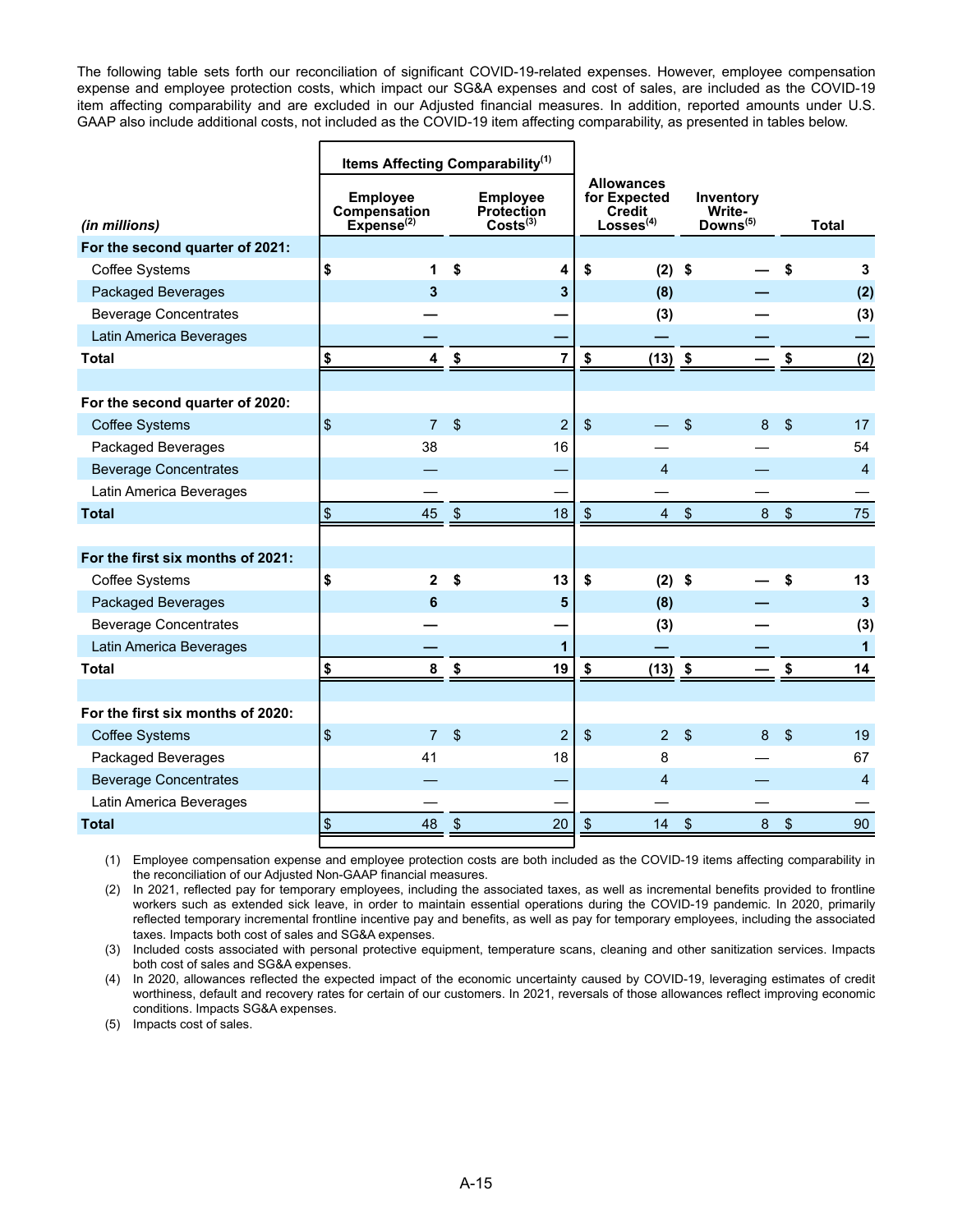#### **RECONCILIATION OF CERTAIN ADJUSTED FINANCIAL RESULTS FOR THE FIRST SIX MONTHS OF 2019 (Unaudited, in millions, except per share data)**

For the purposes of additional analysis, we have also included certain non-GAAP financial measures for the first six months of 2019.

For the first six months of 2019, we define our Adjusted non-GAAP financial measures as certain financial statement captions and metrics adjusted for certain items affecting comparability. The items affecting comparability are defined below.

**Adjusted**: Defined as certain financial statement captions and metrics adjusted for certain items affecting comparability.

**Items affecting comparability**: Defined as certain items that are excluded for comparison to prior year periods, adjusted for the tax impact as applicable. Tax impact is determined based upon an approximate rate for each item. For each period, management adjusts for (i) the unrealized mark-to-market impact of derivative instruments not designated as hedges in accordance with U.S. GAAP and do not have an offsetting risk reflected within the financial results; (ii) the amortization associated with definite-lived intangible assets; (iii) the amortization of the deferred financing costs associated with the DPS Merger; (iv) the amortization of the fair value adjustment of the senior unsecured notes obtained as a result of the DPS Merger; (v) stock compensation expense and the associated windfall tax benefit attributable to the matching awards made to employees who made an initial investment in KDP; (vi) non-cash changes in deferred tax liabilities related to goodwill and other intangible assets as a result of tax rate or apportionment changes; and (vii) other certain items that are excluded for comparison purposes to prior year periods.

For the first six months of 2019, the other certain items excluded for comparison purposes include (i) restructuring and integration expenses related to significant business combinations; (ii) productivity expenses; (iii) transaction costs not associated with the DPS Merger; (iv) costs related to significant non-routine legal matters; (v) the impact of the step-up of acquired inventory not associated with the DPS Merger (vi) the loss on early extinguishment of debt related to the redemption of debt; and (vii) the loss related to the February 2019 organized malware attack on our business operation networks in the Coffee Systems segment.

|                                            | <b>Net Sales</b> | Income from operations | Diluted earnings per share |
|--------------------------------------------|------------------|------------------------|----------------------------|
| Reported                                   | \$<br>5,316      | 1,085<br>- \$          | 0.38<br>- \$               |
| Items Affecting Comparability:             |                  |                        |                            |
| Mark to market                             |                  | (8)                    | 0.02                       |
| Amortization of intangibles                |                  | 63                     | 0.03                       |
| Amortization of fair value debt adjustment |                  |                        | 0.01                       |
| Stock compensation                         |                  | 15                     | 0.01                       |
| Restructuring and integration costs        |                  | 99                     | 0.05                       |
| Productivity                               |                  | 42                     | 0.02                       |
| <b>Transaction costs</b>                   |                  | 1                      | 0.01                       |
| Inventory step-up                          |                  | 3                      |                            |
| Provision for settlements                  |                  | 15                     | 0.01                       |
| Malware incident                           |                  | 8                      |                            |
| Adjusted                                   | 5,316            | 1,323                  | 0.55<br>-S                 |